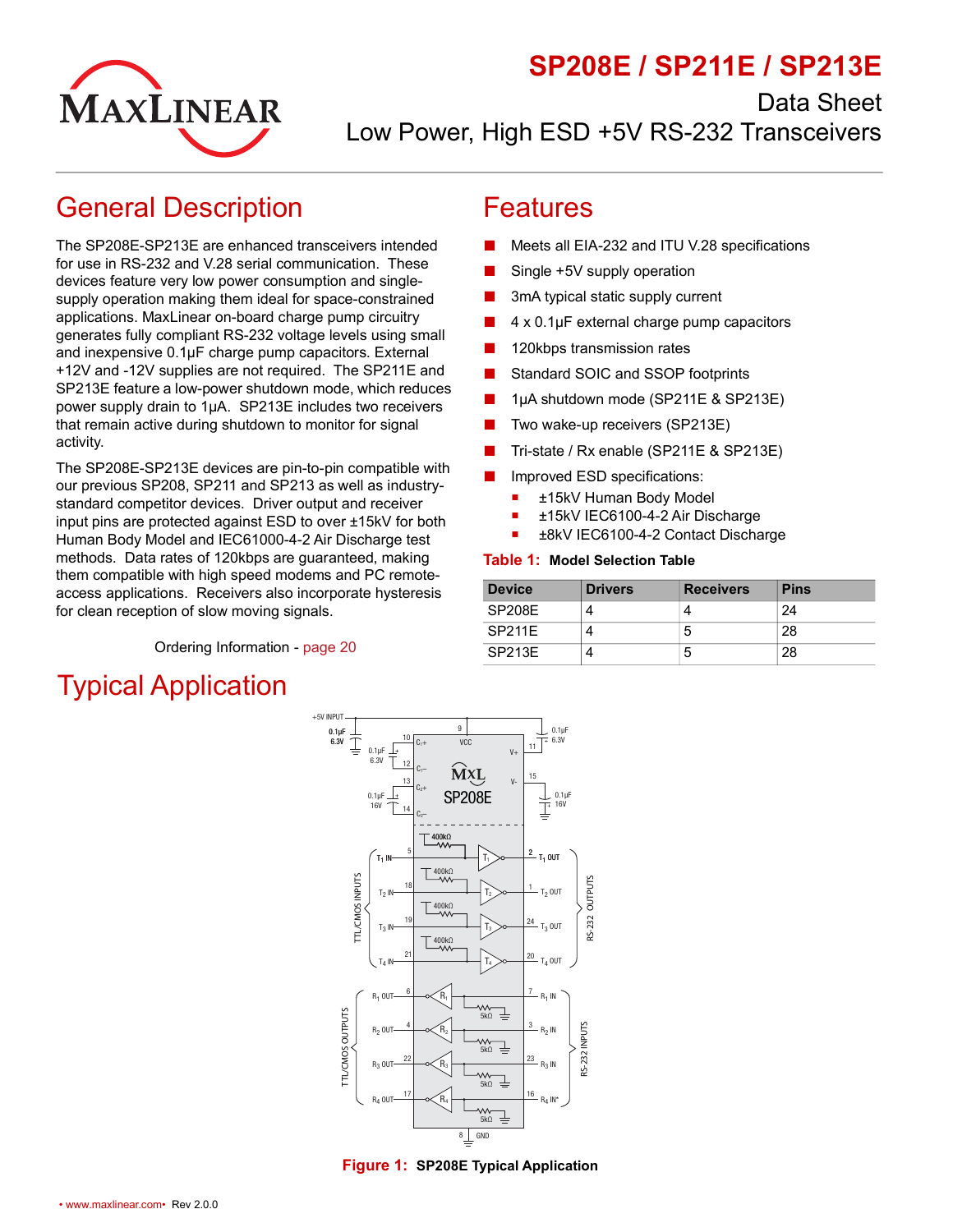# Revision History

| Document No. | <b>Release Date</b> | <b>Change Description</b>                                                                                                                                                                                                                                                                                                                                                                                                                  |
|--------------|---------------------|--------------------------------------------------------------------------------------------------------------------------------------------------------------------------------------------------------------------------------------------------------------------------------------------------------------------------------------------------------------------------------------------------------------------------------------------|
|              | 01/27/06            | Legacy Sipex Datasheet.                                                                                                                                                                                                                                                                                                                                                                                                                    |
| 1.0.0        | 07/23/09            | Convert to Exar format, update ordering information and change rev to 1.0.0                                                                                                                                                                                                                                                                                                                                                                |
| 1.0.1        | 10/15/12            | Change ESD ratings to IEC61000-4-2, remove typical 230kbps data rate reference and<br>update ordering information.                                                                                                                                                                                                                                                                                                                         |
| 1.0.2        | 05/15/19            | Update to MaxLinear format. Update ordering information. Removed obsolete SP207E. Added<br>ESD rating section after absolute maximums.                                                                                                                                                                                                                                                                                                     |
| 2.0.0        | 10/21/20            | Update SP211E and SP213E output voltage swing, RS-232 input voltage range, I <sub>CC</sub> ,<br>maximum storage temperature and absolute maximum R <sub>IN</sub> voltage. Update Transmitter /<br>Drivers and High Efficient Charge Pumps sections in the Description. Update Transmitter<br>Output graphs for SP211E and SP213E. Update Ordering Information.<br>Changes made in accordance to PCN 20014 (SP211E) and PCN 20015 (SP213E). |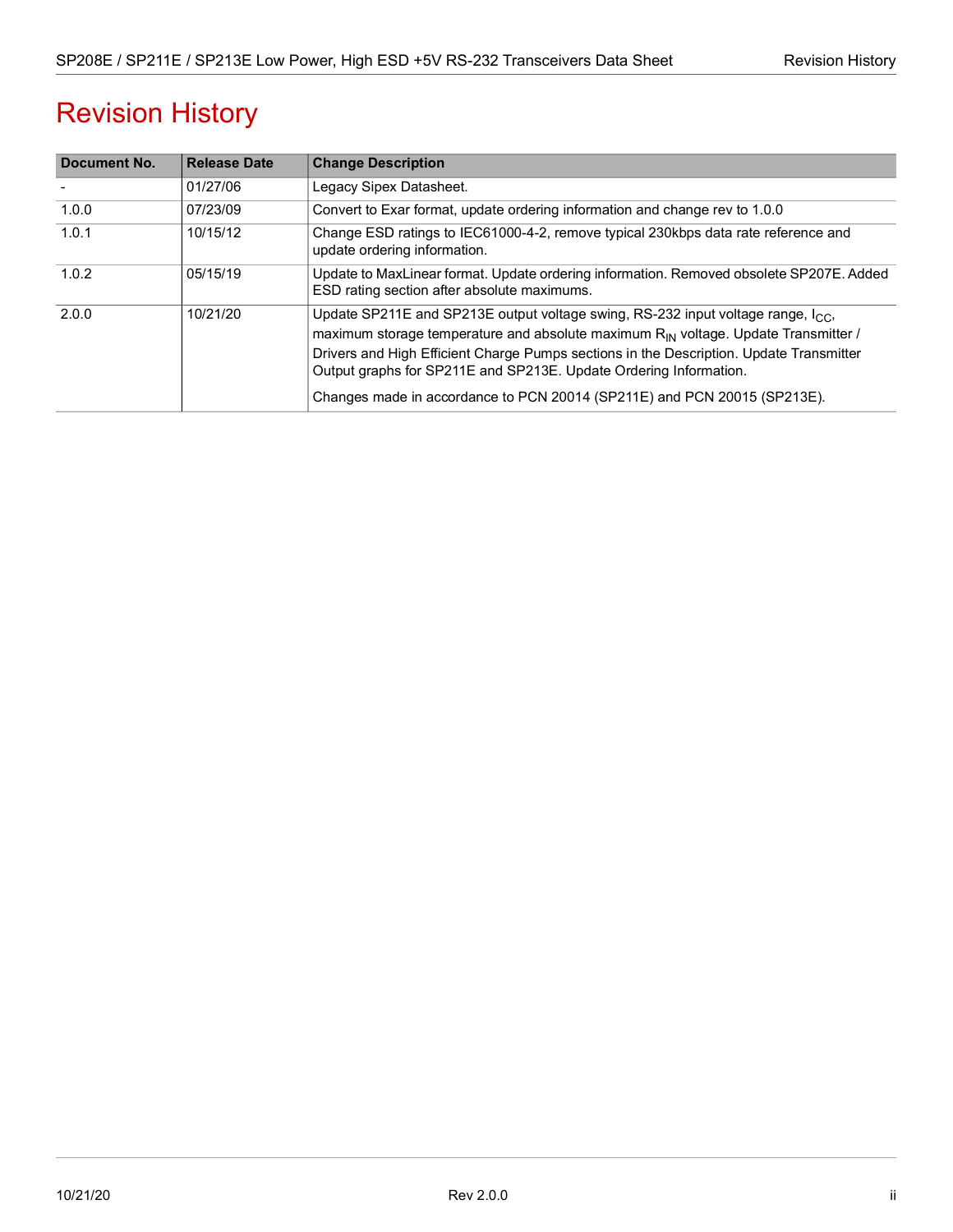# **Table of Contents**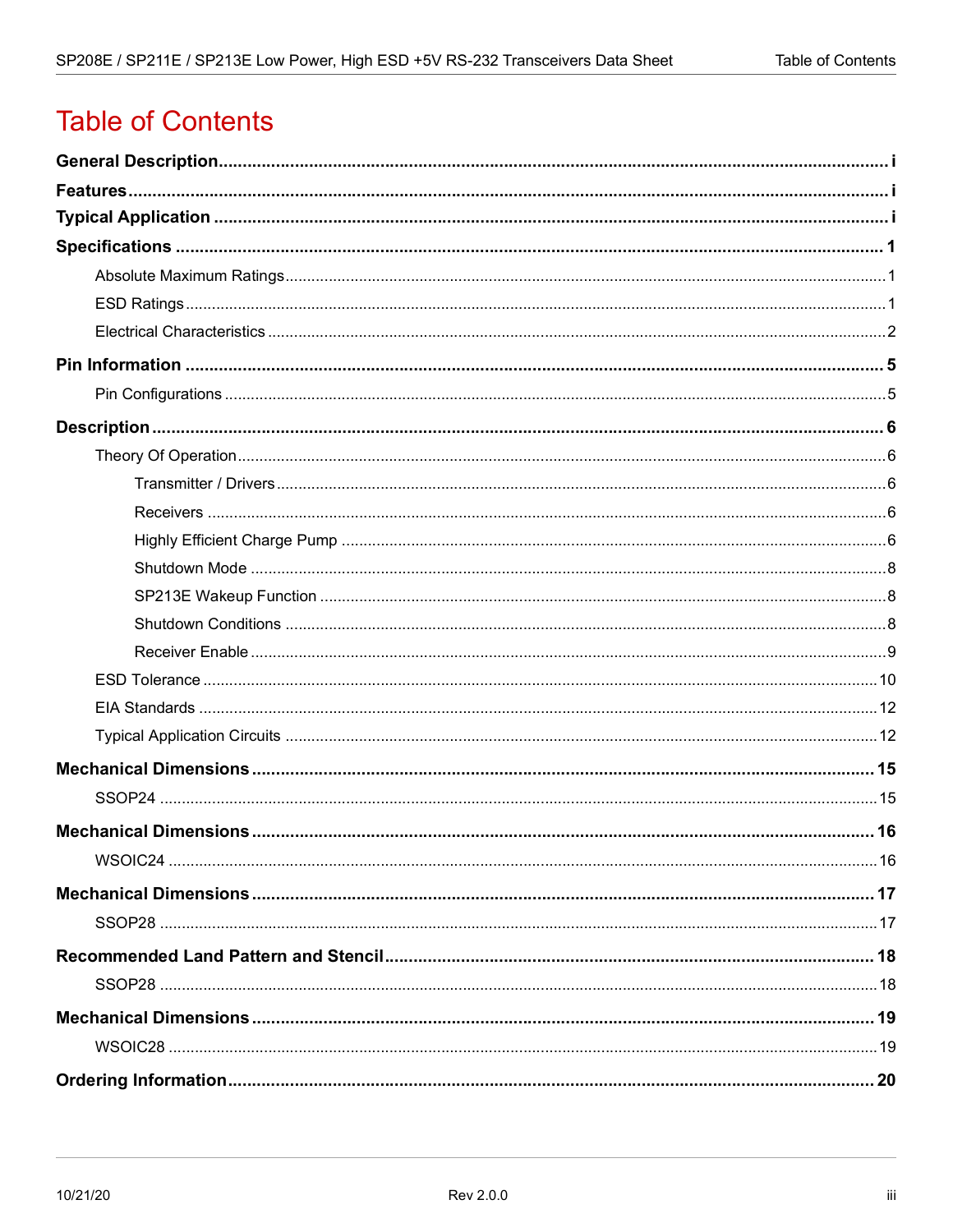# List of Figures

| Figure 6: SP211E and SP213E Transmitter Output @ 120kbps R <sub>L</sub> = 3kΩ, C <sub>L</sub> = 1000pF4 |  |
|---------------------------------------------------------------------------------------------------------|--|
|                                                                                                         |  |
| Figure 8: SP211E and SP213E Transmitter Output @ 240kbpsR <sub>L</sub> = 3kΩ, C <sub>L</sub> = 1000pF4  |  |
|                                                                                                         |  |
|                                                                                                         |  |
|                                                                                                         |  |
|                                                                                                         |  |
|                                                                                                         |  |
|                                                                                                         |  |
|                                                                                                         |  |
|                                                                                                         |  |
| Figure 17: Typical Waveforms Seen on Capacitor C2 When all Drivers are at Maximum Load  8               |  |
|                                                                                                         |  |
|                                                                                                         |  |
|                                                                                                         |  |
|                                                                                                         |  |
|                                                                                                         |  |
|                                                                                                         |  |
|                                                                                                         |  |
|                                                                                                         |  |
|                                                                                                         |  |
|                                                                                                         |  |
|                                                                                                         |  |
|                                                                                                         |  |
|                                                                                                         |  |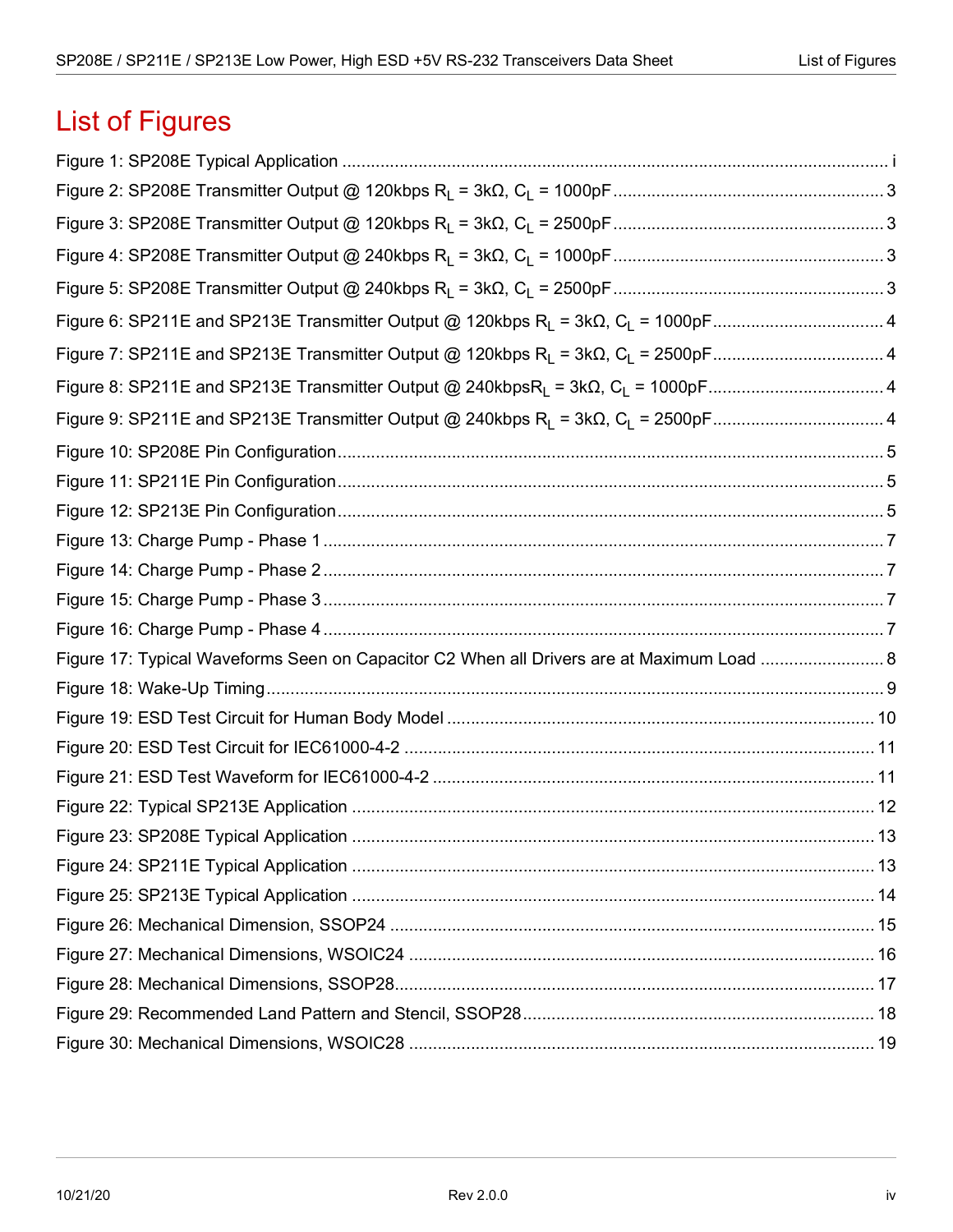## **List of Tables**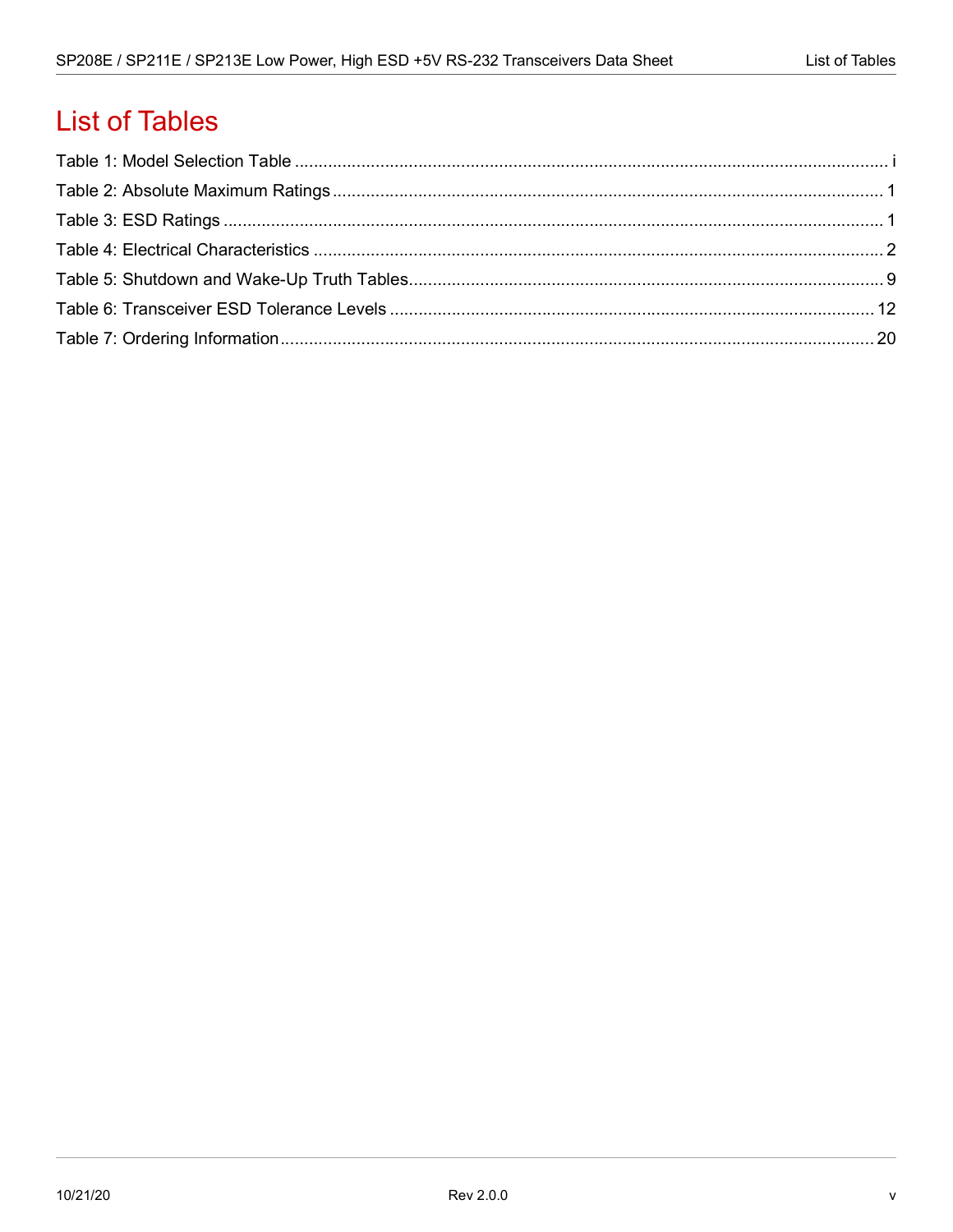# <span id="page-5-0"></span>**Specifications**

## <span id="page-5-1"></span>Absolute Maximum Ratings

**Important:** These are stress ratings only and functional operation of the device at these or any other above those indicated in the operation sections of the specification below is not implied. Exposure to absolute maximum ratings conditions for extended periods of time may affect reliability.

#### <span id="page-5-3"></span>**Table 2: Absolute Maximum Ratings**

| <b>Parameter</b>                             | <b>Minimum</b> | <b>Maximum</b>        | <b>Units</b> |
|----------------------------------------------|----------------|-----------------------|--------------|
| $V_{\rm CC}$                                 |                | 6.0                   | V            |
| $V +$                                        | $V_{CC}$ - 0.3 | 13.2                  | $\vee$       |
| $V -$                                        |                | 13.2                  | $\vee$       |
| Input Voltages                               |                |                       |              |
| $T_{IN}$                                     | $-0.3$         | $V_{CC}$ +0.3         | $\vee$       |
| $R_{IN}$ , SP208E                            |                | ±20                   | $\vee$       |
| R <sub>IN</sub> , SP211E, SP213E             |                | ±25                   | $\vee$       |
| <b>Output Voltages</b>                       |                |                       |              |
| $T_{\text{OUT}}$                             | $V+, 0.3V$     | $V-, -0.3V$           | $\vee$       |
| $R_{\text{OUT}}$                             | $-0.3$         | $V_{\text{CC}}$ + 0.3 | $\vee$       |
| <b>Short Circuit Duration</b>                |                |                       |              |
| Tout                                         |                | Continuous            |              |
| Power Dissipation per Package                |                |                       |              |
| 24-pin SSOP (derate 11.2mW / °C above +70°C) |                | 900                   | mW           |
| 24-pin SOIC (derate 12.5mW / °C above +70°C) |                | 1000                  | mW           |
| 28-pin SSOP (derate 11.2mW / °C above +70°C) |                | 900                   | mW           |
| 28-pin SOIC (derate 12.7mW / °C above +70°C) |                | 1000                  | mW           |

## <span id="page-5-2"></span>ESD Ratings

#### <span id="page-5-4"></span>**Table 3: ESD Ratings**

| <b>Parameter</b>                                                   | Limit | <b>Units</b> |
|--------------------------------------------------------------------|-------|--------------|
| HBM (Human Body Model), Driver Outputs and Receiver Inputs         | ±15   | kV           |
| IEC61000-4-2 Air Discharge, Driver Outputs and Receiver Inputs     | ±15   | kV           |
| IEC61000-4-2 Contact Discharge, Driver Outputs and Receiver Inputs | ±8    | k٧           |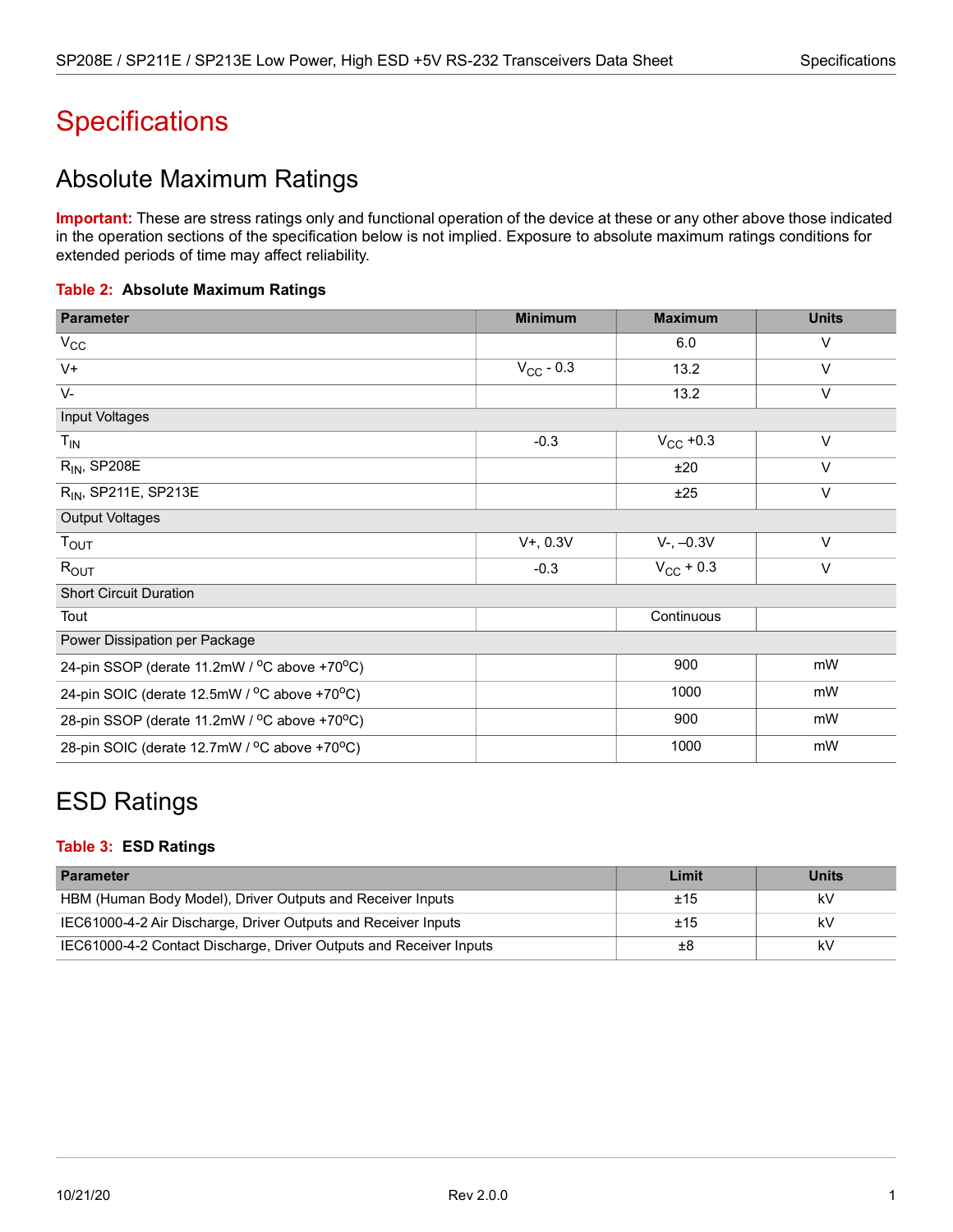## <span id="page-6-0"></span>Electrical Characteristics

V<sub>CC</sub> at nominal ratings; 0.1µF charge pump capacitors; T<sub>MIN</sub> to T<sub>MAX</sub>, unless otherwise noted. Typical values are at V<sub>CC</sub> = 5V and  $T_A = 25^{\circ}C$ 

#### <span id="page-6-1"></span>**Table 4: Electrical Characteristics**

| <b>Parameter</b>                    |                | <b>Test Condition</b>                                                                                                            | <b>Minimum</b> | <b>Typical</b> | <b>Maximum</b> | <b>Units</b> |
|-------------------------------------|----------------|----------------------------------------------------------------------------------------------------------------------------------|----------------|----------------|----------------|--------------|
| TTL Inputs T <sub>IN</sub> , EN, SD |                |                                                                                                                                  |                |                |                |              |
| Logic threshold V <sub>IL</sub>     |                |                                                                                                                                  |                |                | 0.8            | V            |
| Logic threshold V <sub>IH</sub>     |                |                                                                                                                                  | 2.0            |                |                | $\vee$       |
| Logic pull-up current               |                | $T_{IN} = 0V$                                                                                                                    |                | 15             | 200            | μA           |
| Maximum transmission rate           |                | $C_1 = 1000pF, R_1 = 3k\Omega$                                                                                                   | 120            |                |                | kbps         |
| <b>TTL Outputs</b>                  |                |                                                                                                                                  |                |                |                |              |
| Compatibility                       |                |                                                                                                                                  |                | TTL / CMOS     |                |              |
| $\bar{V}_{OL}$                      |                | $I_{\text{OUT}} = 3.2 \text{mA}, V_{\text{CC}} = 5V$                                                                             |                |                | 0.4            | $\vee$       |
| $V_{OH}$                            |                | $I_{\text{OUT}} = -1.0 \text{mA}$                                                                                                | 3.5            |                |                | $\vee$       |
| Leakage current                     |                | $0V \le V_{\text{OUT}} \le V_{\text{CC}}$ ; SP211E $\overline{\text{EN}}$ = 0V;<br>SP213E EN = $V_{CC}$ , T <sub>A</sub> = +25°C |                | 0.05           | ±10            | μA           |
| RS-232 Output                       |                |                                                                                                                                  |                |                |                |              |
| Output voltage swing                | <b>SP208E</b>  | All transmitter outputs loaded with<br>$3k\Omega$ to ground                                                                      | ±5             | ±7             |                | V            |
|                                     | SP211E, SP213E | All transmitter outputs loaded with<br>$3k\Omega$ to ground                                                                      | ±5             | ±8.7           |                | $\vee$       |
| Output resistance                   |                | $V_{CC}$ = 0V, $V_{OUT}$ = $\pm 2V$                                                                                              | 300            |                |                | Ω            |
| Output short circuit current        |                | Infinite Duration, $V_{OUT} = 0V$                                                                                                |                | ±25            |                | mA           |
| RS-232 Input                        |                |                                                                                                                                  |                |                |                |              |
| Voltage range                       | <b>SP208E</b>  | $T_A = 25^{\circ}C$                                                                                                              | $-15$          |                | 15             | $\vee$       |
|                                     | SP211E, SP213E |                                                                                                                                  | $-25$          |                | 25             | V            |
| Voltage threshold low               |                | $V_{CC}$ = 5V, T <sub>A</sub> = 25°C                                                                                             | 0.8            | 1.2            |                | $\vee$       |
| Voltage threshold high              |                | $V_{CC}$ = 5V, T <sub>A</sub> = 25°C                                                                                             |                | 1.7            | 2.8            | $\vee$       |
| Hysteresis                          |                | $V_{CC}$ = 5V                                                                                                                    | 0.2            | 0.5            | 1.0            | $\vee$       |
| Resistance                          |                | $V_{IN}$ = ±15V, T <sub>A</sub> = 25°C                                                                                           | $\mathbf{3}$   | 5              | $\overline{7}$ | kΩ           |
| <b>Dynamic Characteristics</b>      |                |                                                                                                                                  |                |                |                |              |
| Driver propagation delay            |                | TTL to RS-232                                                                                                                    |                | 1.5            |                | μs           |
| Receiver propagation delay          |                | RS-232 to TTL                                                                                                                    |                | 0.5            | 1.5            | μs           |
| Instantaneous slew rate             |                | $C_L$ = 50pF, R <sub>L</sub> = 3 - 7k $\Omega$ , T <sub>A</sub> = 25°C,<br>from $±3V$                                            |                |                | 30             | $V/\mu s$    |
| <b>Transition time</b>              |                | $C_1$ = 2500pF, $R_1$ = 3k $\Omega$ , measured<br>from -3V to +3V or +3V to -3V                                                  |                |                | 1.5            | μs           |
| Output enable time                  |                |                                                                                                                                  |                | 400            |                | ns           |
| Output disable time                 |                |                                                                                                                                  |                | 250            |                | ns           |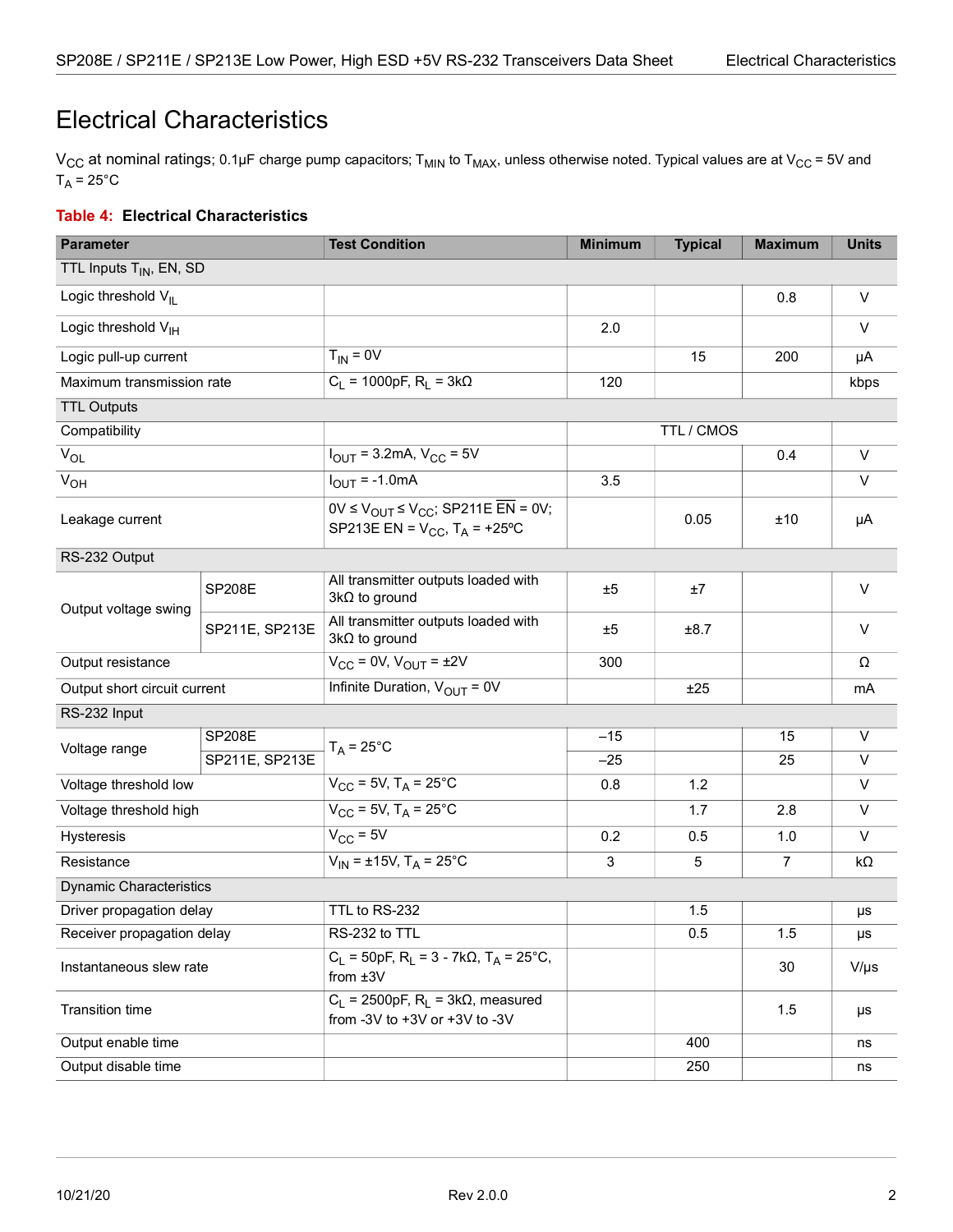#### <span id="page-7-4"></span>**Table 4: Electrical Characteristics**

| <b>Parameter</b>             |                | <b>Test Condition</b>                              | <b>Minimum</b>              | <b>Typical</b> | <b>Maximum</b> | <b>Units</b> |
|------------------------------|----------------|----------------------------------------------------|-----------------------------|----------------|----------------|--------------|
| <b>Power Requirements</b>    |                |                                                    |                             |                |                |              |
| $V_{\rm CC}$                 |                |                                                    | 4.50                        | 5.00           | 5.50           | $\vee$       |
| $I_{\rm CC}$                 | <b>SP208E</b>  | No load: $V_{CC} = \pm 10\%$ , $T_A = 25^{\circ}C$ |                             | 3              | 6              | mA           |
|                              | SP211E, SP213E | 3                                                  |                             | 8              |                |              |
| $I_{\rm CC}$                 | <b>SP208E</b>  | All transmitters $R_1 = 3k\Omega$                  |                             | 15             |                | mA           |
|                              | SP211E, SP213E |                                                    |                             | 23             |                | mA           |
| Shutdown current             |                | $T_A = 25^{\circ}C$                                |                             |                | 10             | μA           |
| Environmental and Mechanical |                |                                                    |                             |                |                |              |
| <b>Operating Temperature</b> |                | Commercial, C                                      | $\Omega$                    |                | $+70$          | °C           |
|                              |                | Extended, E                                        | $-40$                       |                | $+85$          | °C           |
| Storage temperature          |                |                                                    | -65                         |                | $+150$         | $\rm ^{o}C$  |
| Package                      |                | $\overline{\phantom{a}}^{\mathsf A}$               | Shrink (SSOP) small outline |                |                |              |
|                              |                |                                                    | Wide (SOIC) small outline   |                |                |              |



#### <span id="page-7-0"></span>**Figure 2: SP208E Transmitter Output @ 120kbps R**<sub>L</sub> = 3kΩ, C<sub>L</sub> = 1000pF



<span id="page-7-2"></span>



#### <span id="page-7-1"></span>**Figure 3: SP208E Transmitter Output @ 120kbps**   $R_1 = 3kΩ$ ,  $C_1 = 2500pF$



<span id="page-7-3"></span>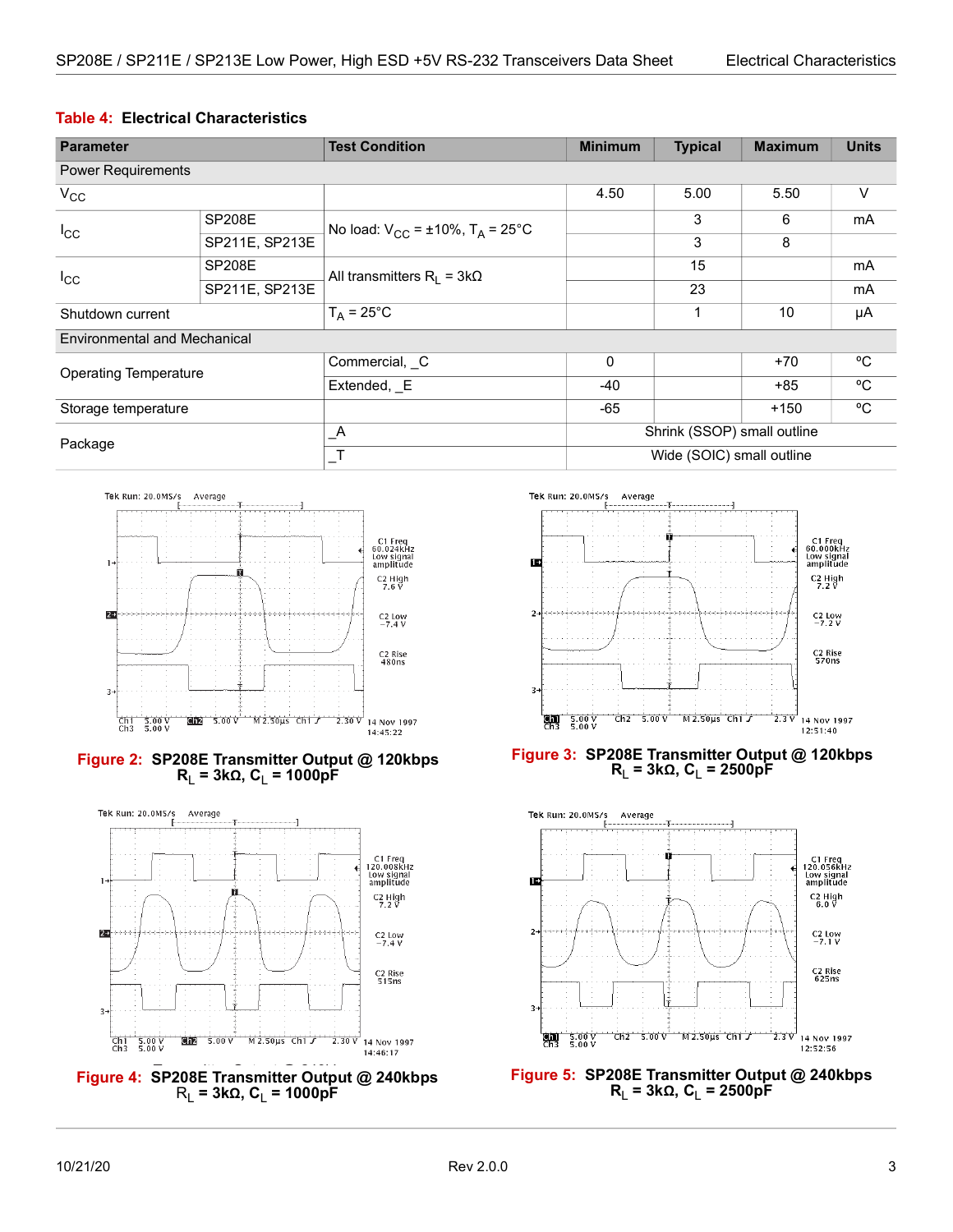<span id="page-8-4"></span>

<span id="page-8-0"></span>**Figure 6: SP211E and SP213E Transmitter Output @ 120kbps R<sub>L</sub> = 3kΩ, C<sub>L</sub> = 1000pF** 



<span id="page-8-2"></span>**Figure 8: SP211E and SP213E Transmitter Output @**   $240kbpsR_1 = 3k\Omega$ ,  $C_1 = 1000pF$ 



<span id="page-8-1"></span>**Figure 7: SP211E and SP213E Transmitter Output @ 120kbps R<sub>L</sub> = 3kΩ, C<sub>L</sub> = 2500pF** 



<span id="page-8-3"></span>**Figure 9: SP211E and SP213E Transmitter Output @ 240kbps R**L **= 3kΩ, C**L **= 2500pF**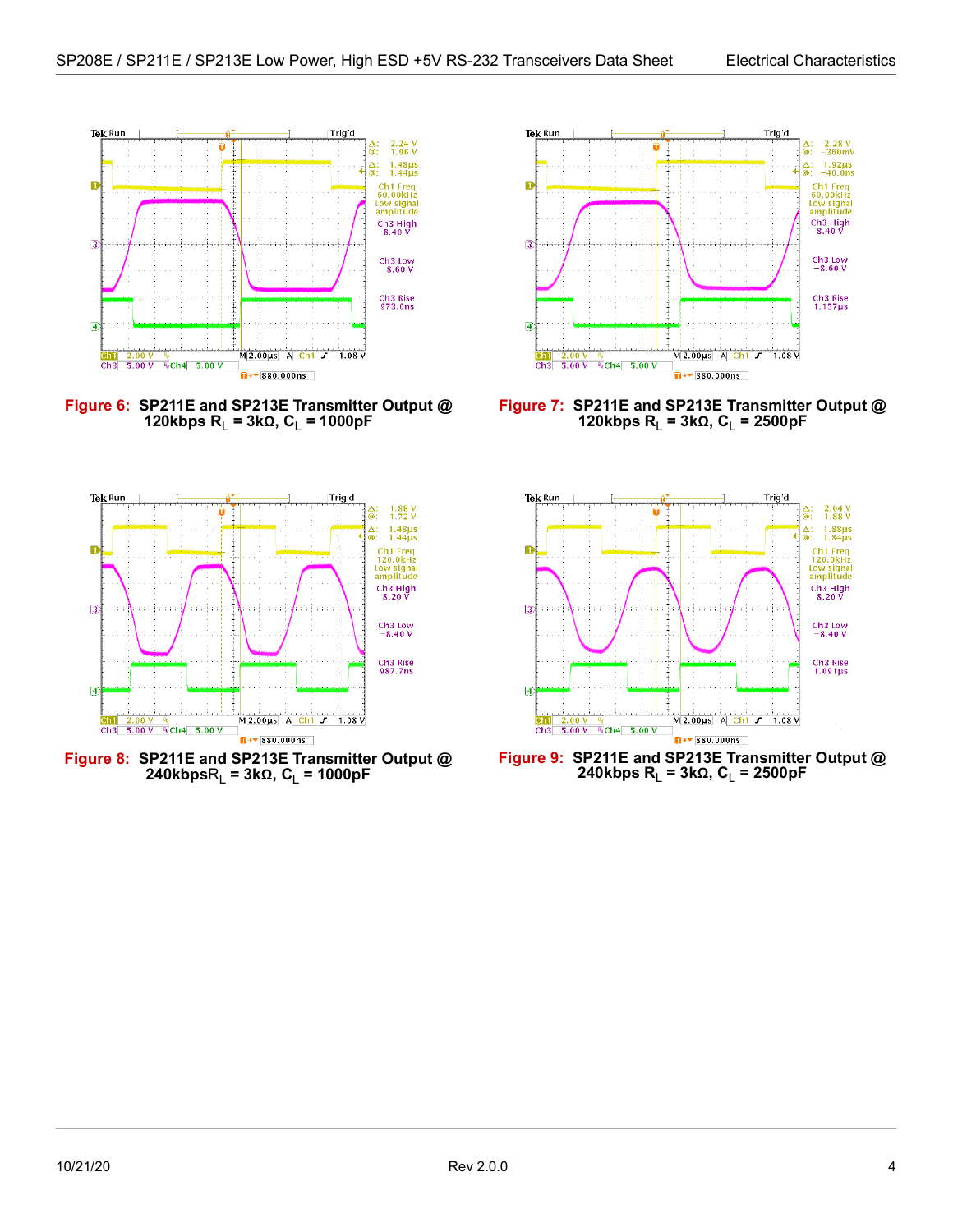## <span id="page-9-0"></span>Pin Information

## <span id="page-9-1"></span>Pin Configurations



<span id="page-9-2"></span>



<span id="page-9-3"></span>



<span id="page-9-4"></span>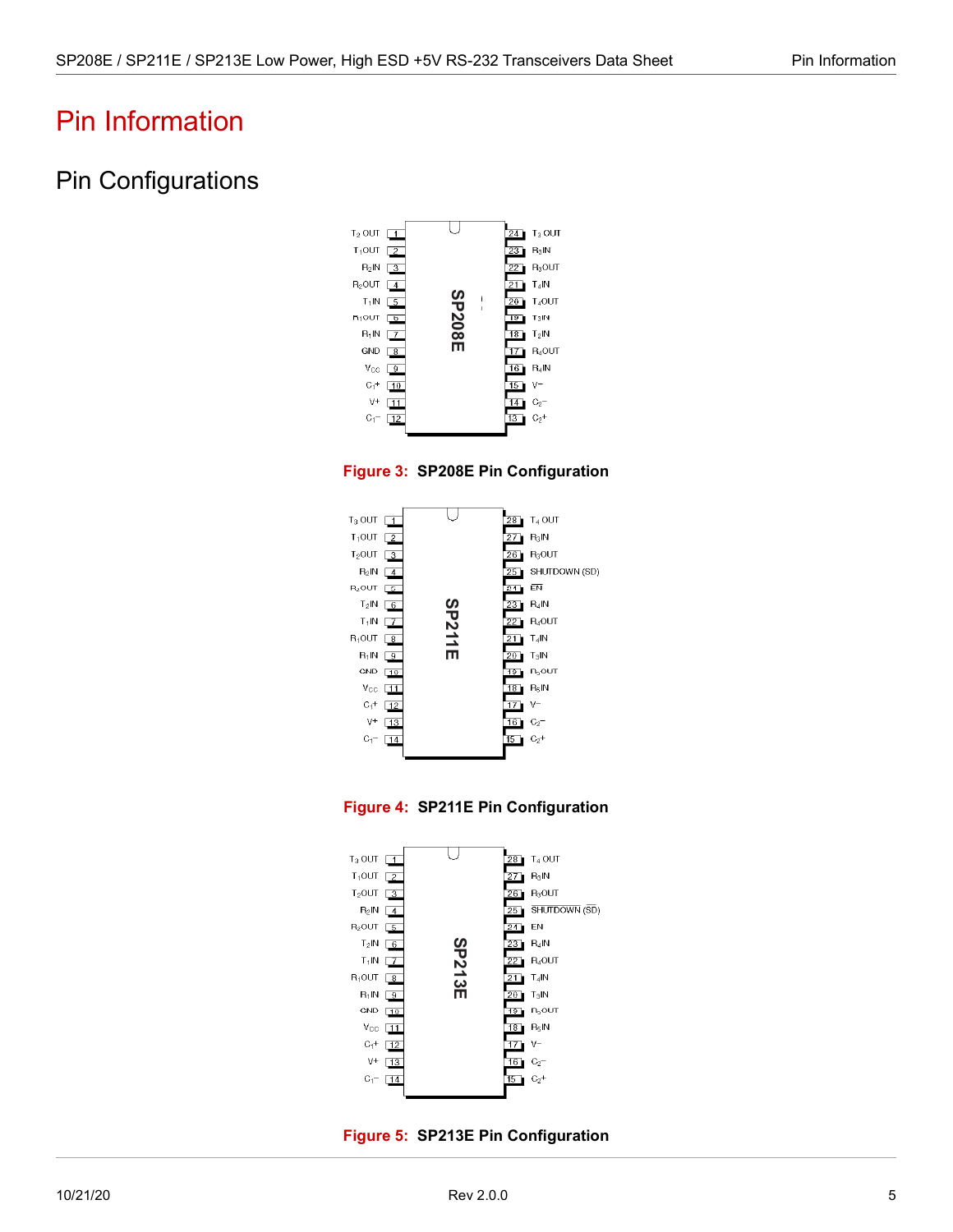## <span id="page-10-0"></span>**Description**

The SP208E, SP211E and SP213E multi–channel transceivers fit most RS-232 / V.28 communication needs. All of these devices feature low–power CMOS construction and MaxLinear on-board charge pump circuitry to generate RS-232 signal-voltages, making them ideal for applications where +9V and -9V supplies are not available. The highly efficient charge pump is optimized to use small and inexpensive 0.1µF charge pump capacitors, saving board space and reducing overall circuit cost.

Each device provides a different driver / receiver combination to match standard application requirements. SP208E is a 4-driver/4-receiver device, ideal for providing handshaking signals in V.35 applications or other generalpurpose serial communications. The SP211E and SP213E are each 3-driver, 5-receiver devices ideal for DTE serial ports on a PC or other data-terminal equipment.

The SP211E and SP213E feature a low–power shutdown mode, which reduces power supply drain to 1µA. The SP213E includes a Wake-Up function which keeps two receivers active in the shutdown mode, unless disabled by the EN pin.

The family is available in 28 and 24 pin SO (wide) and SSOP (shrink) small outline packages. Devices can be specified for commercial (0˚C to +70˚C) and industrial/ extended (–40˚C to +85˚C) operating temperatures.

## <span id="page-10-1"></span>Theory Of Operation

MaxLinear RS-232 transceivers contain three basic circuit blocks:

- Transmitter / driver
- **Receiver**
- Charge pump

SP211E and SP213E also include SHUTDOWN and ENABLE functions.

### <span id="page-10-2"></span>Transmitter / Drivers

The drivers are single-ended inverting transmitters, which accept either TTL or CMOS inputs and output the RS-232 signals with an inverted sense relative to the input logic levels. Should the input of the driver be left open, an internal pullup to  $V_{CC}$  forces the input high, thus committing the output to a logic-1 (MARK) state. The slew rate of the transmitter output is internally limited to a maximum of

30V / µs in order to meet the EIA / RS-232 and ITU V.28 standards. The transition of the output from high to low also meets the monotonicity requirements of the standard, even when loaded. The transmitter outputs are protected against infinite short-circuits to ground without degradation in reliability.

The drivers of the SP211E, and SP213E can be tri-stated by using the SHUTDOWN function. In this "power-off" state, the charge pump is turned off and  $V_{CC}$  current drops to 1µA typical. Driver output impedance will remain greater than 300Ω, satisfying the RS-232 and V.28 specifications. For SP211E, SHUTDOWN is active when pin 25 is driven high. For SP213E, SHUTDOWN is active when pin 25 is driven low.

### <span id="page-10-3"></span>**Receivers**

The receivers convert RS-232 level input signals to inverted TTL level signals. Because signals are often received from a transmission line where long cables and system interference can degrade signal quality, the inputs have enhanced sensitivity to detect weakened signals. The receivers also feature a typical hysteresis margin of 500mV for clean reception of slowly transitioning signals in noisy conditions. These enhancements ensure that the receiver is virtually immune to noisy transmission lines.

Receiver input thresholds are between 1.2 to 1.7 volts typical. This allows the receiver to detect standard TTL or CMOS logic-level signals as well as RS-232 signals. If a receiver input is left unconnected or un-driven, a 5kΩ pulldown resistor to ground will commit the receiver to a logic-1 output state.

## <span id="page-10-4"></span>Highly Efficient Charge Pump

The onboard dual-output charge pump is used to generate positive and negative signal voltages for the RS-232 drivers. This enables fully compliant RS-232 and V.28 signals from a single power supply device.

The charge pumps use four external capacitors to hold and transfer electrical charge. The MaxLinear design uses a unique approach compared to older, less–efficient designs. The pumps use a four–phase voltage shifting technique to attain symmetrical V+ and V- power supplies.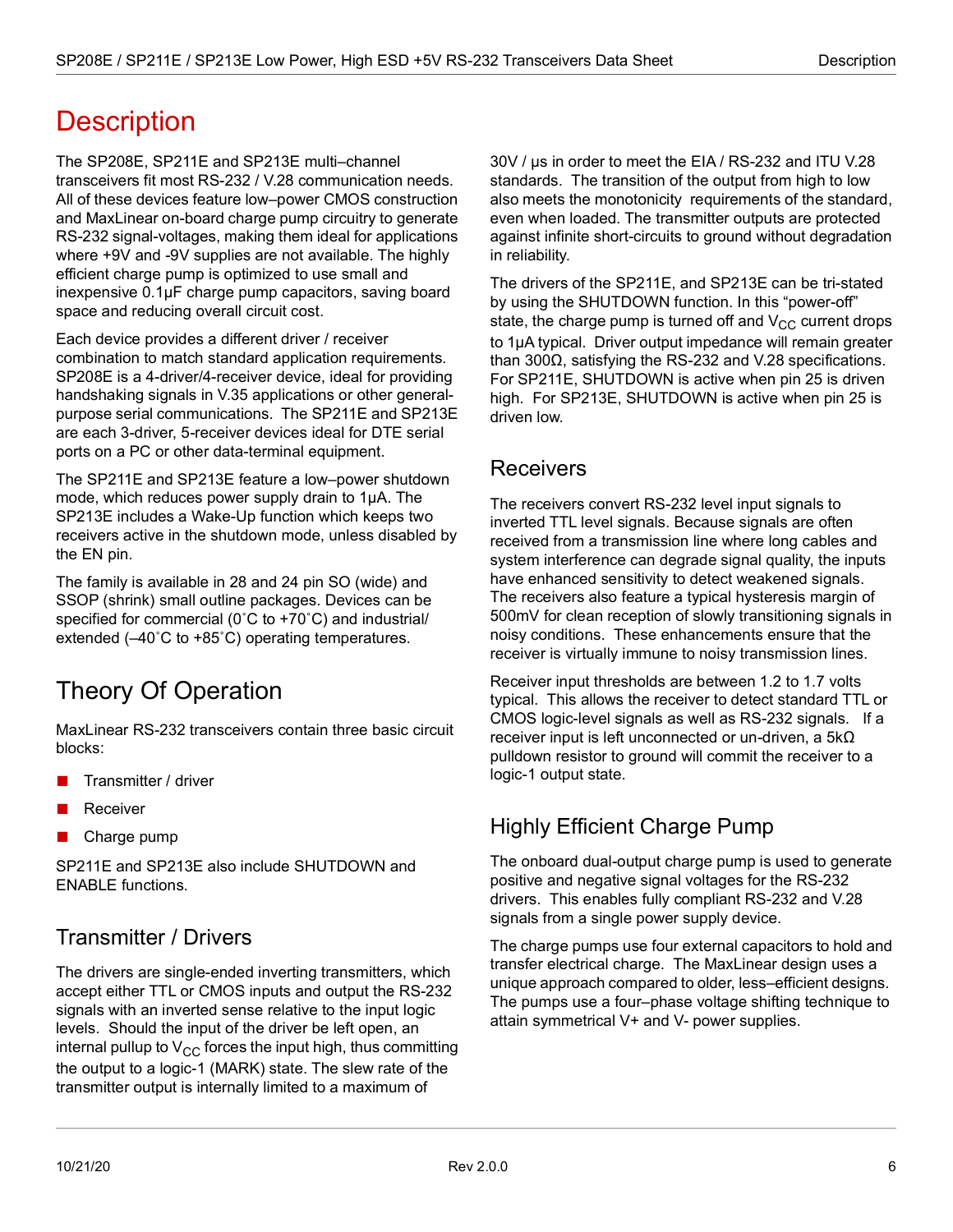#### **Phase 1 - V<sub>SS</sub> Charge Store and Double**

The positive terminals of capacitors  $C_1$  and  $C_2$  are charged from  $V_{CC}$  with their negative terminals initially connected to ground.  $C_1$ + is then connected to ground and the stored charge from C<sub>1</sub>- is superimposed onto C<sub>2</sub>-. Since C<sub>2</sub>+ is still connected to  $V_{CC}$  the voltage potential across  $C_2$  is now  $2 \times V_{CC}$ .



**Figure 6: Charge Pump - Phase 1**

#### <span id="page-11-0"></span>*Phase 2 - V<sub>SS</sub> Transfer and Invert*

Phase two connects the negative terminal of  $C_2$  to the  $V_{SS}$ storage capacitor and the positive terminal of  $C_2$  to ground. This transfers the doubled and inverted (V-) voltage onto  $C_3$ . Meanwhile, capacitor  $C_1$  is charged from  $V_{CC}$  to prepare it for its next phase.



**Figure 7: Charge Pump - Phase 2**

#### <span id="page-11-1"></span>*Phase 3 - V<sub>DD</sub> Charge Store and Double*

Phase three is identical to the first phase. The positive terminals of  $C_1$  and  $C_2$  are charged from  $V_{CC}$  with their negative terminals initially connected to ground.  $C_1$ + is then connected to ground and the stored charge from  $C_{1}$ - is superimposed onto  $C_{2}$ -. Since  $C_{2}$ + is still connected to  $V_{CC}$ the voltage potential across capacitor  $C_2$  is now 2 x  $V_{CC}$ .



**Figure 8: Charge Pump - Phase 3**

#### <span id="page-11-2"></span>*Phase 4 - V<sub>DD</sub> Transfer*

The fourth phase connects the negative terminal of  $C_2$  to ground and the positive terminal of  $C_2$  to the  $V_{DD}$  storage capacitor. This transfers the doubled  $(V+)$  voltage onto  $C_4$ . Meanwhile, capacitor  $C_1$  is charged from  $V_{CC}$  to prepare it for its next phase.





<span id="page-11-3"></span>The MaxLinear charge-pump generates V+ and Vindependently from  $V_{CC}$ . Hence in a no–load condition V+ and V- will be symmetrical. Older charge pump approaches generate V+ and then use part of that stored charge to generate V-. Because of inherent losses, the magnitude of V- will be smaller than V+ on these older designs.

The clock rate for the charge pump typically operates at greater than 15kHz, allowing the pump to run efficiently with small 0.1µF capacitors. Efficient operation depends on rapidly charging and discharging  $C_1$  and  $C_2$ , therefore capacitors should be mounted close to the IC and have low ESR (equivalent series resistance). Low cost surface mount ceramic capacitors (such as are widely used for power-supply decoupling) are ideal for use on the charge pump.

However the charge pumps are designed to be able to function properly with a wide range of capacitor styles and values. If polarized capacitors are used, the positive and negative terminals should be connected as shown.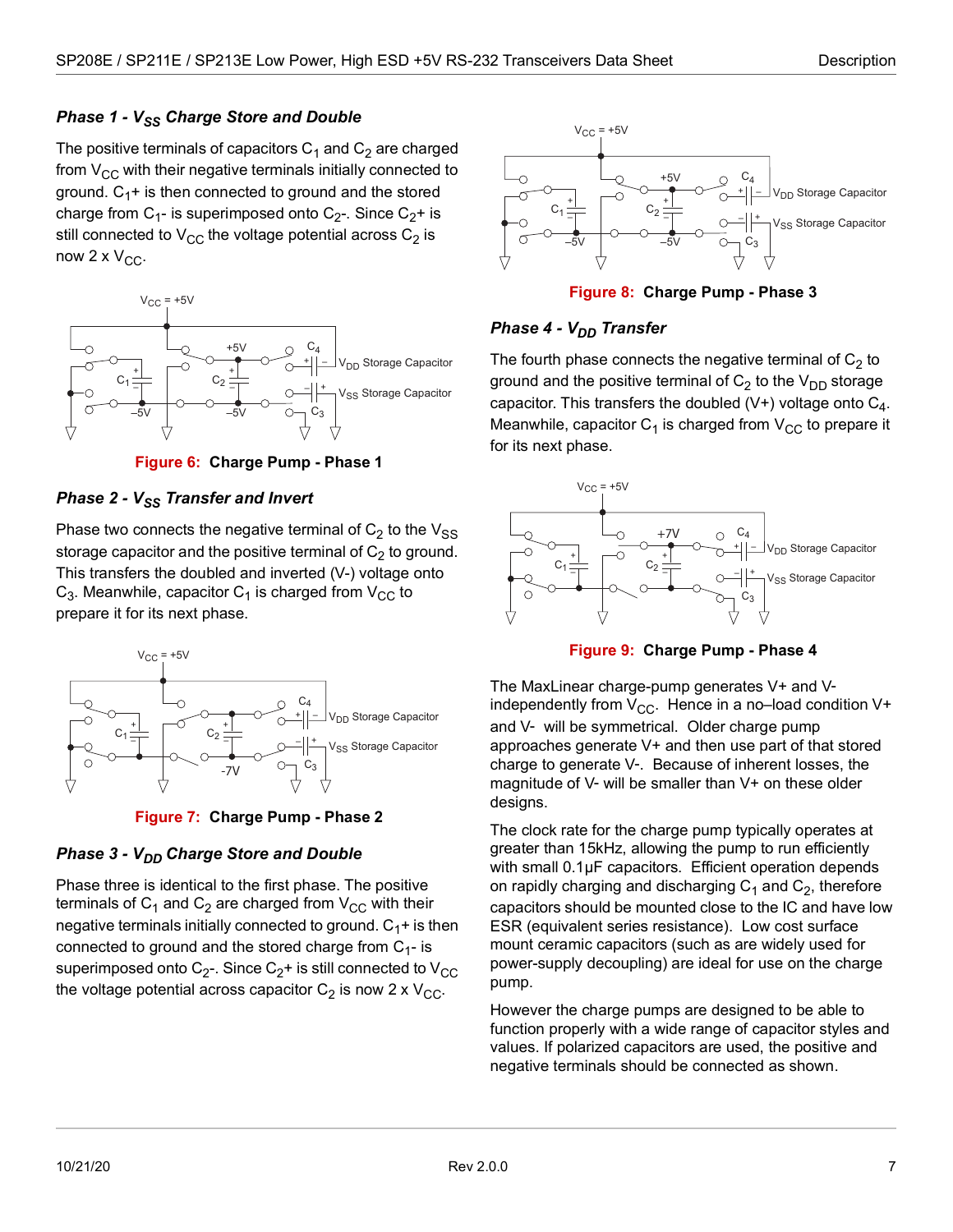Voltage potential across any of the capacitors will never exceed 2 x  $V_{CC}$ . Therefore capacitors with working voltages as low as 10V rating may be used with a nominal  $V_{CC}$  supply.  $C_1$  will never see a potential greater than  $V_{CC}$ , so a working voltage of 6.3V is adequate. The reference terminal of the  $V_{DD}$  capacitor may be connected either to  $V_{CC}$  or ground, but if connected to ground a minimum 16V working voltage is required. Higher working voltages and / or capacitance values may be advised if operating at higher  $V_{CC}$  or to provide greater stability as the capacitors age.



#### <span id="page-12-3"></span>**Figure 10: Typical Waveforms Seen on Capacitor C2 When all Drivers are at Maximum Load**

### <span id="page-12-0"></span>Shutdown Mode

SP211E and SP213E feature a control input which will shut down the device and reduce the power supply current to less than 10µA, making the parts ideal for battery-powered systems. In shutdown mode the transmitters will be tristated, the V+ output of the charge pump will discharge to  $V_{CC}$  and the V- output will discharge to ground. Shutdown will tri-state all receiver outputs of the SP211E.

### <span id="page-12-1"></span>SP213E Wakeup Function

On the SP213E, shutdown will tri-state receivers 1 - 3. Receivers 4 and 5 remain active to provide a "wake-up" function and may be used to monitor handshaking and control inputs for activity. With only two receivers active during shutdown, the SP213E draws only 5 - 10µA of supply current.

Many standard UART devices may be configured to generate an interrupt signal based on changes to the Ring Indicate (RI) or other inputs. A typical application of this function would be to detect modem activity with the computer in a power–down mode. The ring indicator signal from the modem could be passed through an active receiver in the SP213E that is itself in the shutdown mode. The ring indicator signal would propagate through the SP213E to the power management circuitry of the computer to power up the microprocessor and the SP213E drivers. After the supply voltage to the SP213E reaches +5.0V, the SHUTDOWN pin can be disabled, taking the SP213E out of the shutdown mode.

All receivers that are active during shutdown maintain 500mV (typ.) of hysteresis. All receivers on the SP213E may be put into tri-state using the ENABLE pin.

### <span id="page-12-2"></span>Shutdown Conditions

For complete shutdown to occur and the 10µA power drain to be realized, the following conditions must be met:

SP211E:

- +5V must be applied to the SD pin
- ENABLE must be either Ground, +5.0V or not connected
- The transmitter inputs must be either +5.0V or not connected
- $\blacksquare$  V<sub>CC</sub> must be +5V
- Receiver inputs must be >0V and <+5V

#### SP213E:

- 0V must be applied to the SD pin
- ENABLE must be either 0V, +5.0V or not connected
- The transmitter inputs must be either +5.0V or not connected
- $V_{CC}$  must be +5V
- Receiver inputs must be >0V and <+5V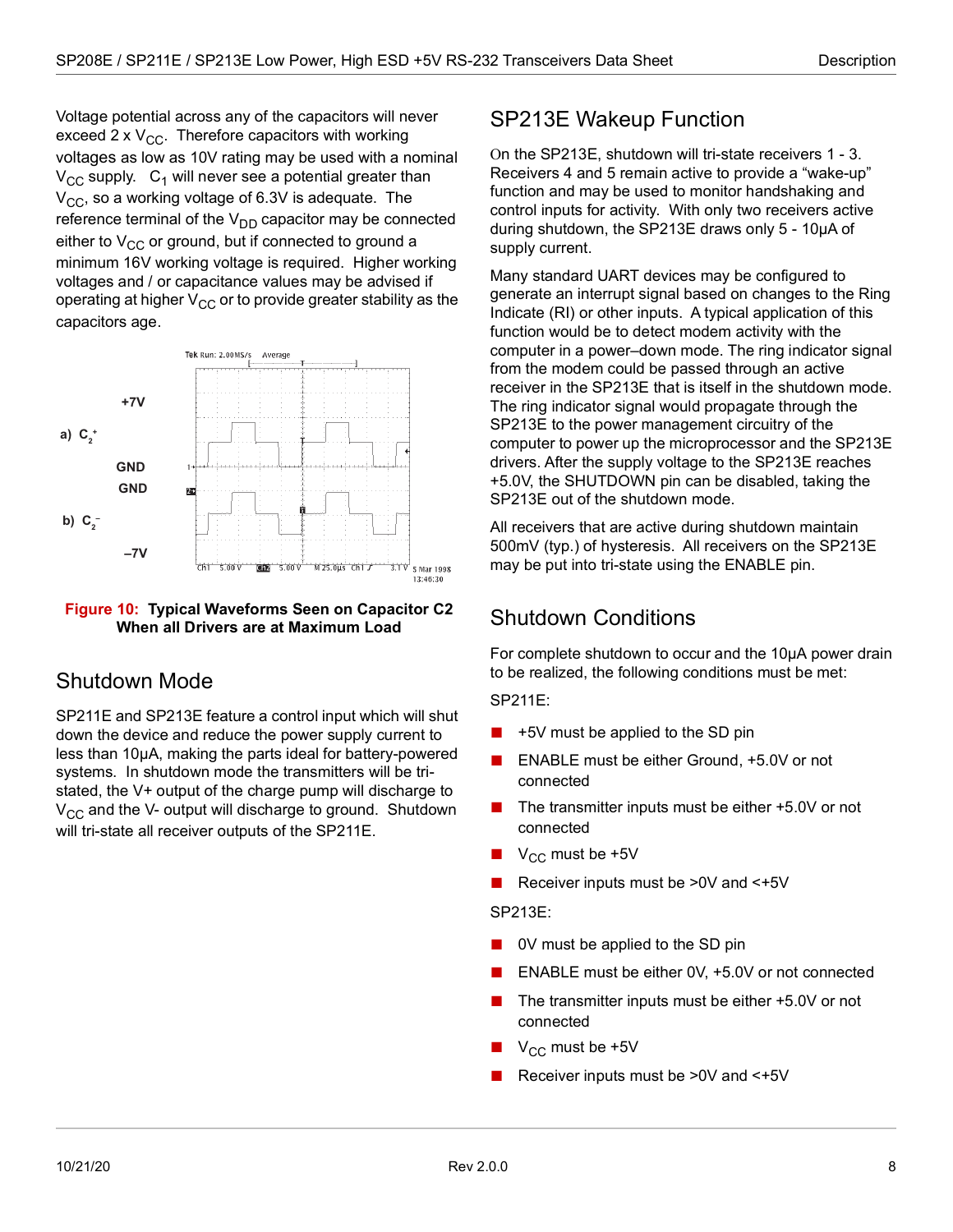### <span id="page-13-0"></span>Receiver Enable

SP211E and SP213E feature an enable input, which allows the receiver outputs to be either tri–stated or enabled. This can be especially useful when the receiver is tied directly to a shared microprocessor data bus. For the SP211E, enable is active low; that is, 0V applied to the ENABLE pin will enable the receiver outputs. For the SP213E, enable is active high; that is, +5V applied to the ENABLE pin will enable the receiver outputs.

#### <span id="page-13-2"></span>**Table 5: Shutdown and Wake-Up Truth Tables**

| <b>SP211E</b> |     |                |                  |  |
|---------------|-----|----------------|------------------|--|
| <b>SD</b>     | EN# | <b>Drivers</b> | <b>Receivers</b> |  |
| $\mathbf{0}$  |     | Active         | Tri-state        |  |
| $\mathbf{0}$  |     | Active         | Active           |  |
|               |     | Off            | Tri-state        |  |
|               |     | Οff            | Tri-state        |  |

| <b>SP213E</b> |    |                |               |               |
|---------------|----|----------------|---------------|---------------|
| SD#           | EN | <b>Drivers</b> | <b>RX 1-3</b> | <b>RX 4-5</b> |
|               |    | Off            | Tri-state     | Active        |
|               |    | Off            | Tri-state     | Tri-state     |
|               |    | Active         | Active        | Active        |
|               |    | Active         | Tri-state     | Tri-state     |





<span id="page-13-1"></span>**Figure 11: Wake-Up Timing**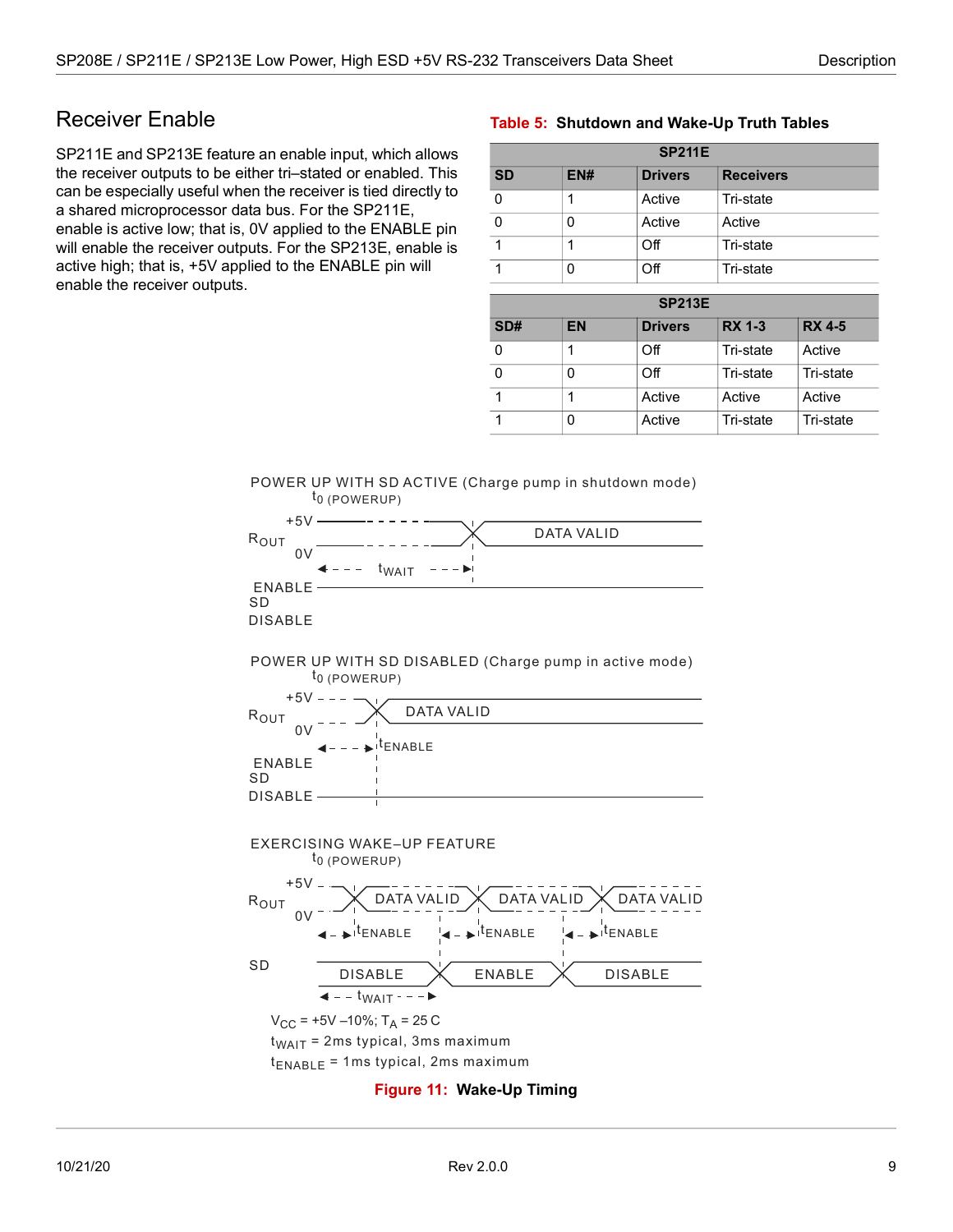### <span id="page-14-0"></span>ESD Tolerance

The SP208E, SP211E and SP213E devices incorporate ruggedized ESD cells on all driver output and receiver input pins. The ESD structure is improved over our previous family for more rugged applications and environments sensitive to electro-static discharges and associated transients. The improved ESD tolerance is at least ±15kV without damage nor latch-up.

There are different methods of ESD testing applied:

- a) MIL-STD-883, Method 3015.7
- b) IEC61000-4-2 Air Discharge
- c) IEC61000-4-2 Direct Contact

The Human Body Model has been the generally accepted ESD testing method for semiconductors. This method is also specified in MIL-STD-883, Method 3015.7 for ESD testing. The premise of this ESD test is to simulate the human body's potential to store electro-static energy and discharge it to an integrated circuit. The simulation is performed by using a test model as shown in [Figure 12](#page-14-1). This method will test the IC's capability to withstand an ESD transient during normal handling such as in manufacturing areas where the IC's tend to be handled frequently.



**Figure 12: ESD Test Circuit for Human Body Model**

<span id="page-14-1"></span>The IEC-61000-4-2, formerly IEC801-2, is generally used for testing ESD on equipment and systems. System manufacturers must guarantee a certain amount of ESD protection since the system itself is exposed to the outside environment and human presence. The premise with IEC61000-4-2 is that the system is required to withstand an amount of static electricity when ESD is applied to points and surfaces of the equipment that are accessible to personnel during normal usage. The transceiver IC receives most of the ESD current when the ESD source is applied to the connector pins. The test circuit for IEC61000-4-2 is shown on [Figure 13.](#page-15-0) There are two methods within IEC61000-4-2, the Air Discharge method and the Contact Discharge method.

With the Air Discharge Method, an ESD voltage is applied to the equipment under test (EUT) through air. This simulates an electrically charged person ready to connect a cable onto the rear of the system only to find an unpleasant zap just before the person touches the back panel. The high energy potential on the person discharges through an arcing path to the rear panel of the system before he or she even touches the system. This energy, whether discharged directly or through air, is predominantly a function of the discharge current rather than the discharge voltage. Variables with an air discharge such as approach speed of the object carrying the ESD potential to the system and humidity will tend to change the discharge current. For example, the rise time of the discharge current varies with the approach speed.

The Contact Discharge Method applies the ESD current directly to the EUT. This method was devised to reduce the unpredictability of the ESD arc. The discharge current rise time is constant since the energy is directly transferred without the air-gap arc.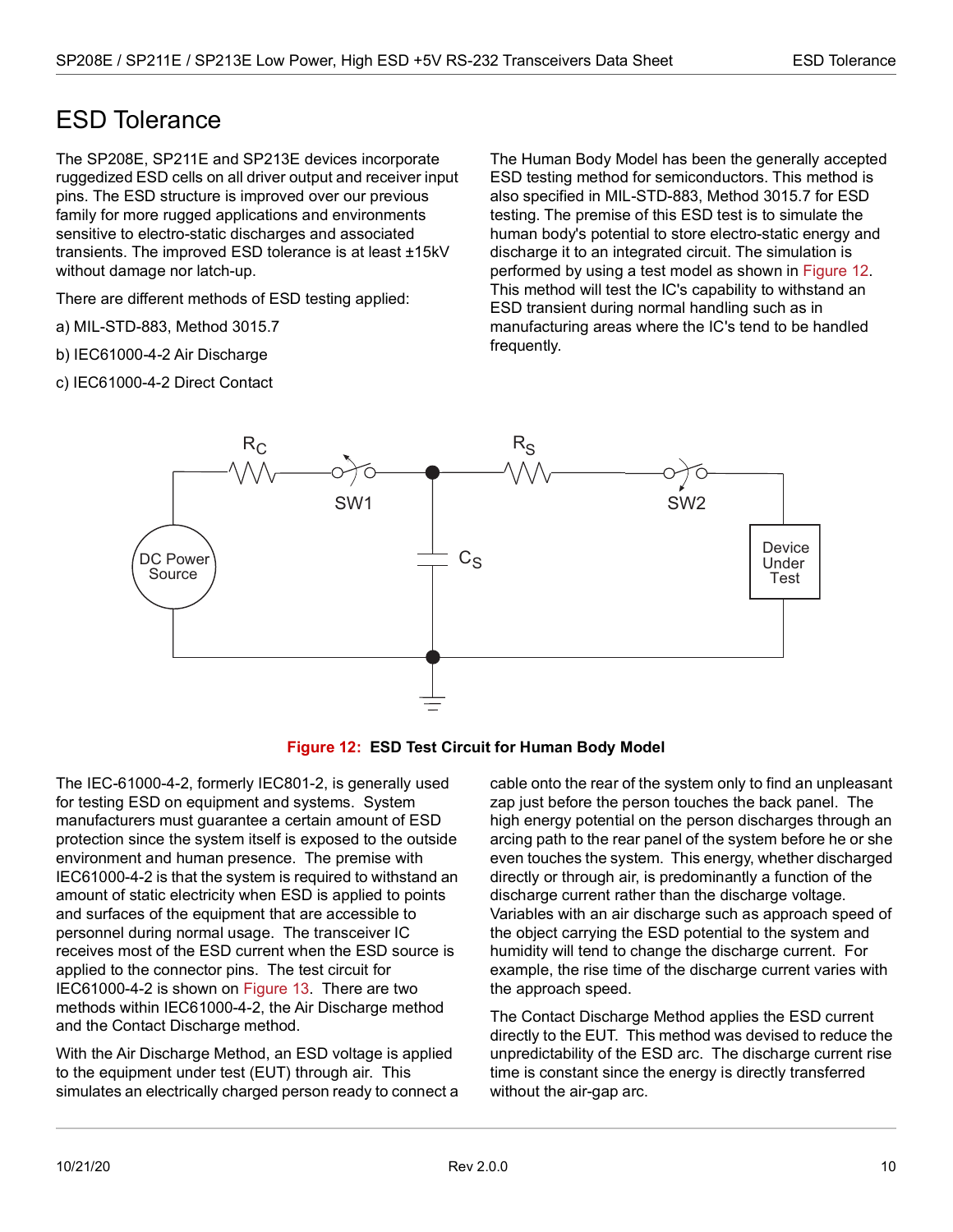In situations such as hand held systems, the ESD charge can be directly discharged to the equipment from a person already holding the equipment. The current is transferred on to the keypad or the serial port of the equipment directly and then travels through the PCB and finally to the IC.

The circuit model in [Figure 12](#page-14-1) and [Figure 13](#page-15-0) represent the typical ESD testing circuit used for all three methods. The  $C_S$  is initially charged with the DC power supply when the first switch (SW1) is on.

Now that the capacitor is charged, the second switch (SW2) is on while SW1 switches off. The voltage stored in the capacitor is then applied through  $R<sub>S</sub>$ , the current limiting resistor, onto the device under test (DUT). In ESD tests, the SW2 switch is pulsed so that the device under test receives a duration of voltage.

For the Human Body Model, the current limiting resistor  $(R<sub>S</sub>)$  and the source capacitor  $(C<sub>S</sub>)$  are 1.5k $\Omega$  and 100pF, respectively. For IEC61000-4-2, the current limiting resistor (R<sub>S</sub>) and the source capacitor (C<sub>S</sub>) are 330Ω and 150pF, respectively.

The higher  $C_S$  value and lower  $R_S$  value in the IEC61000-4-2 model are more stringent than the Human Body Model. The larger storage capacitor injects a higher voltage to the test point when SW2 is switched on. The lower current limiting resistor increases the current charge onto the test point.

The larger storage capacitor injects a higher voltage to the test point when SW2 is switched on. The lower current limiting resistor increases the current charge onto the test point.



**Figure 13: ESD Test Circuit for IEC61000-4-2**

<span id="page-15-0"></span>

<span id="page-15-1"></span>**Figure 14: ESD Test Waveform for IEC61000-4-2**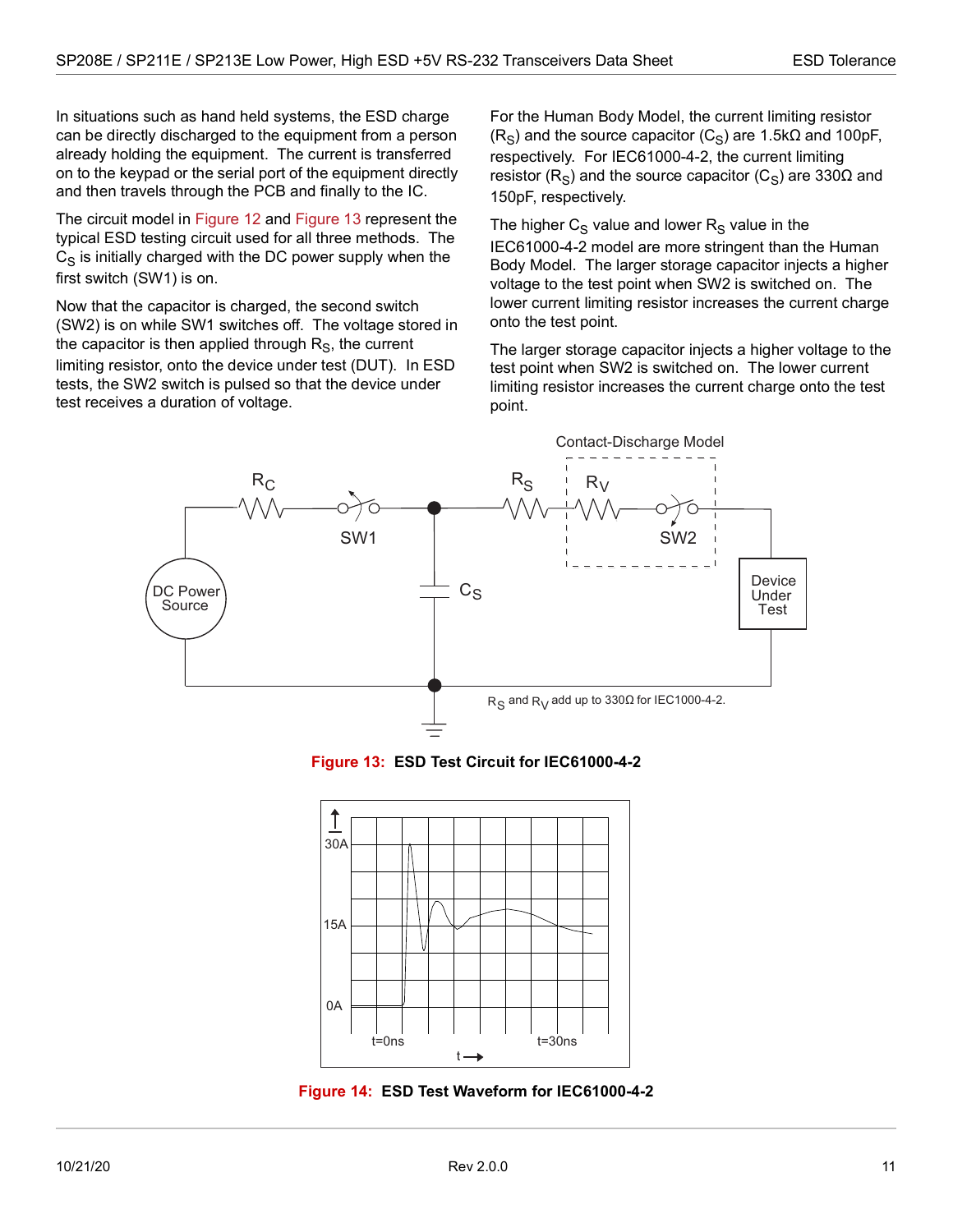The RS-232 is a relatively slow data exchange protocol, with a maximum baud rate of only 20kbps, which can be transmitted over a maximum copper wire cable length of 50 feet. The SP208E, SP211E and SP213E data communications interface products have been designed to meet both the EIA protocol standards, and the needs of the industry.

<span id="page-16-3"></span>

|  | Table 6: Transceiver ESD Tolerance Levels |  |  |
|--|-------------------------------------------|--|--|
|--|-------------------------------------------|--|--|

| <b>Device Pin</b>     | <b>Human</b>                | IEC61000-4-2            |                                 |       |  |
|-----------------------|-----------------------------|-------------------------|---------------------------------|-------|--|
| <b>Tested</b>         | <b>Body</b><br><b>Model</b> | Air<br><b>Discharge</b> | <b>Direct</b><br><b>Contact</b> | Level |  |
| <b>Driver Outputs</b> | ±15kV                       | ±15kV                   | ±8kV                            |       |  |
| Receiver Inputs       | ±15kV                       | ±15kV                   | ±8kV                            |       |  |

### <span id="page-16-0"></span>EIA Standards

The Electronic Industry Association (EIA) developed several standards of data transmission which are revised and updated in order to meet the requirements of the industry. In data processing, there are two basic means of communicating between systems and components. The RS-232 standard was first introduced in 1962 and, since that time, has become an industry standard.

## <span id="page-16-1"></span>Typical Application Circuits



<span id="page-16-2"></span>**Figure 15: Typical SP213E Application**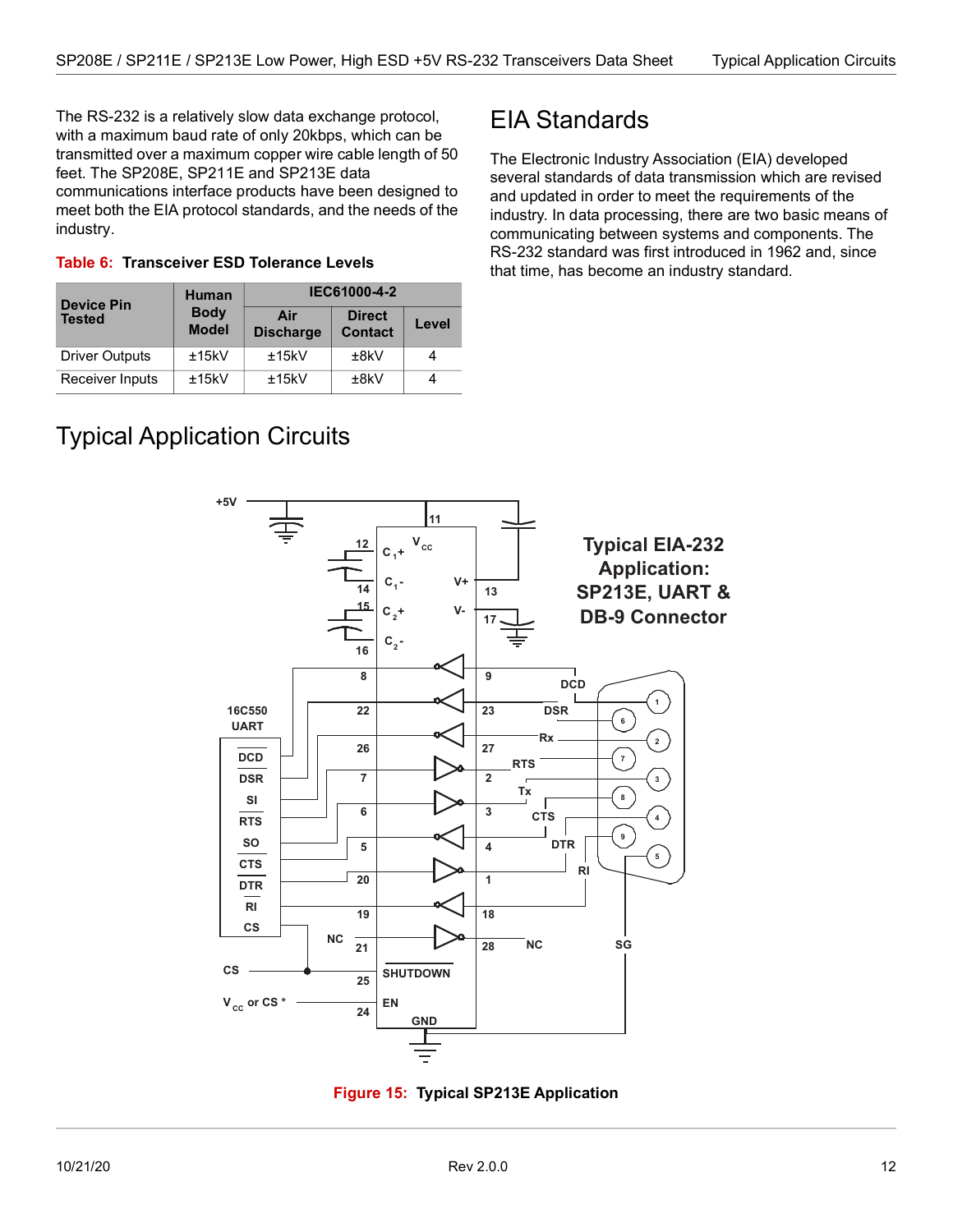

<span id="page-17-0"></span>**Figure 16: SP208E Typical Application Figure 17: SP211E Typical Application**



<span id="page-17-1"></span>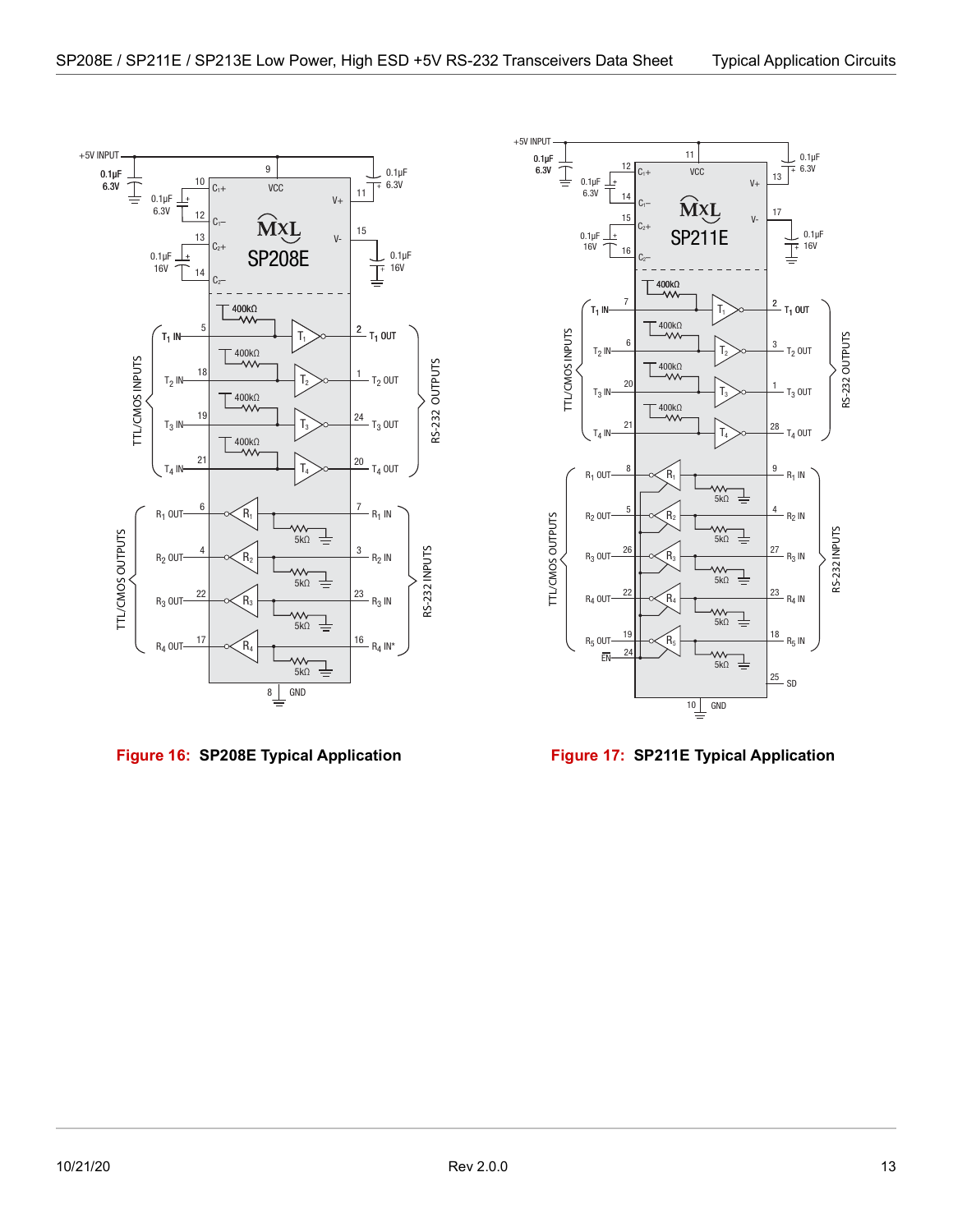

<span id="page-18-0"></span>**Figure 18: SP213E Typical Application**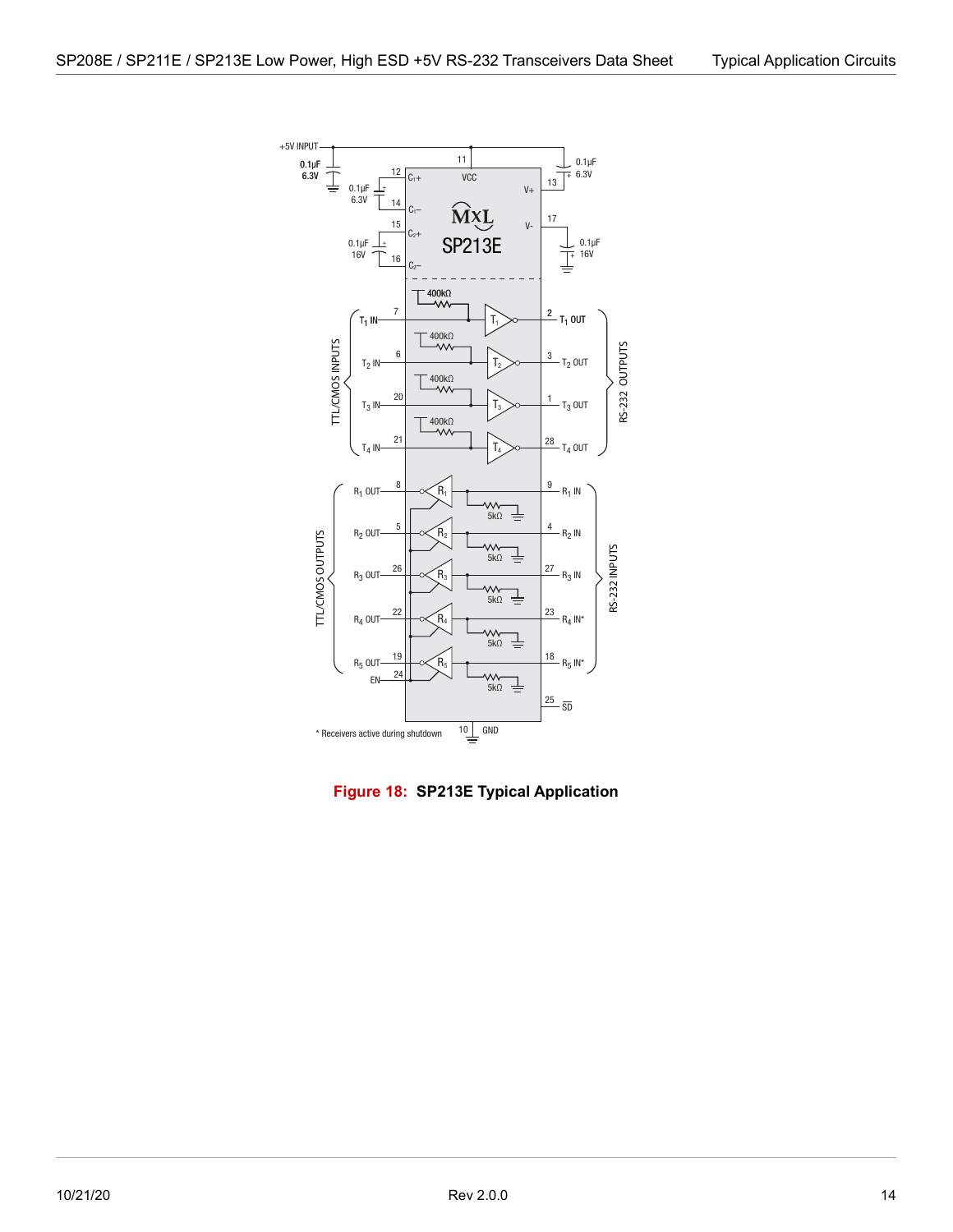### <span id="page-19-1"></span><span id="page-19-0"></span>SSOP24



- ALL DIMENSIONS ARE IN MILLIMETERS, ANGLES ARE IN DEGREES.

- DIMENSIONS AND TOLERANCE PER JEDEC MO-150.

Drawing No.: POD-00000148

Revision: A

<span id="page-19-2"></span>**Figure 19: Mechanical Dimension, SSOP24**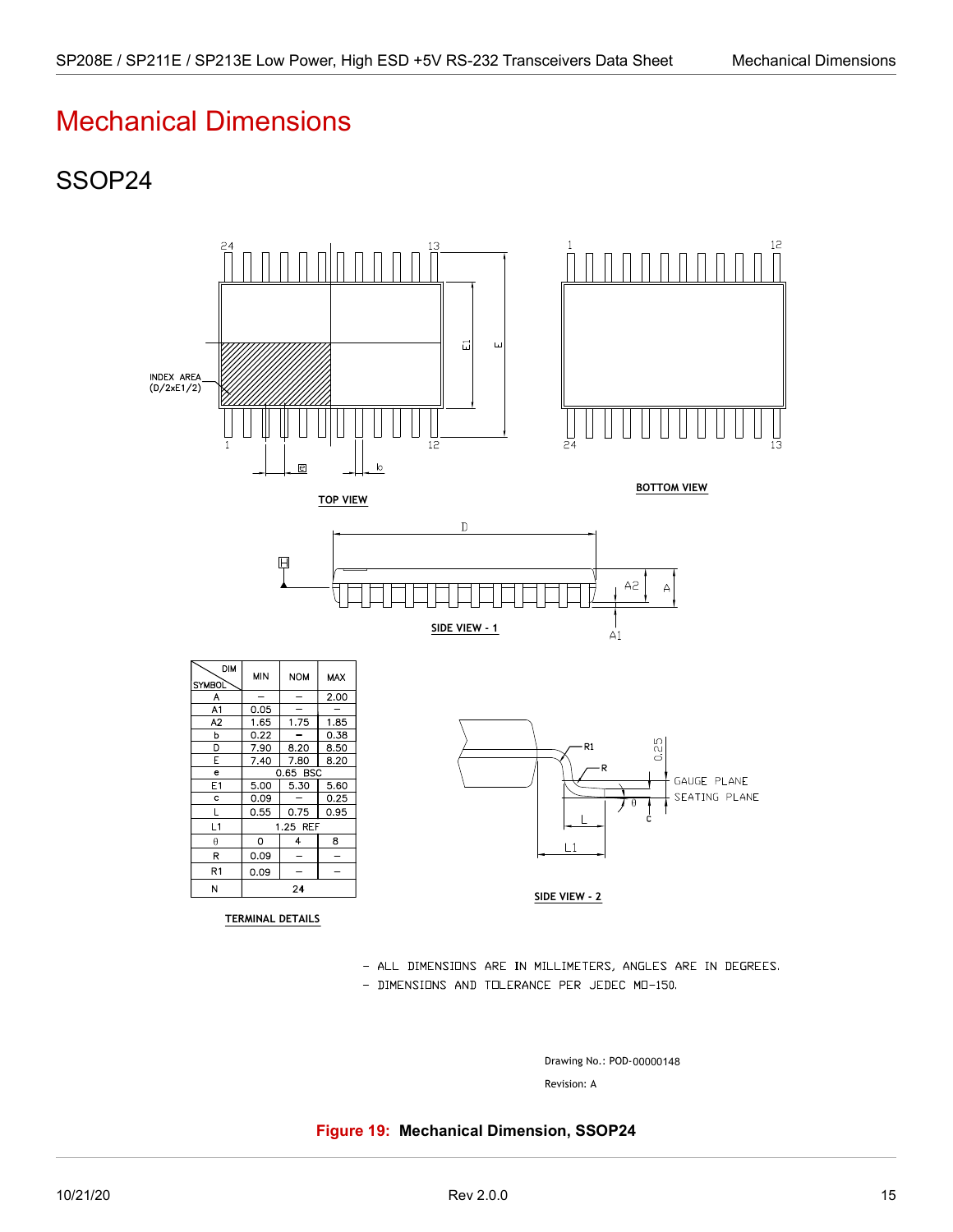### <span id="page-20-1"></span><span id="page-20-0"></span>WSOIC24



 $\Box$ 0.10 MAX.

**SIDE VIEW**

| <b>SYMBOLS</b> | MIN.      | NOM. | MAX.  |  |
|----------------|-----------|------|-------|--|
| A              |           |      | 2.65  |  |
| A <sub>1</sub> | 0.10      |      | 0.30  |  |
| A2             | 2.05      |      |       |  |
| b              | 0.31      |      | 0.51  |  |
| C              | 0.20      |      | 0.33  |  |
| D              | 15.24     |      | 15.70 |  |
| E1             | 7.50 BSC  |      |       |  |
| Ε              | 10.30 BSC |      |       |  |
| e              | 1.27 BSC  |      |       |  |
| L1             | 1.40 REF  |      |       |  |
|                | 0.40      |      | 1.27  |  |
| A              | 0.        |      | 8.    |  |

#### **TERMINAL DETAILS**

1. All dimensioins are in Millimeters

2. Dimensions and tolerance per Jedec MS-013 AD

Drawing No. : POD - 00000122

Revision: A

<span id="page-20-2"></span>**Figure 20: Mechanical Dimensions, WSOIC24**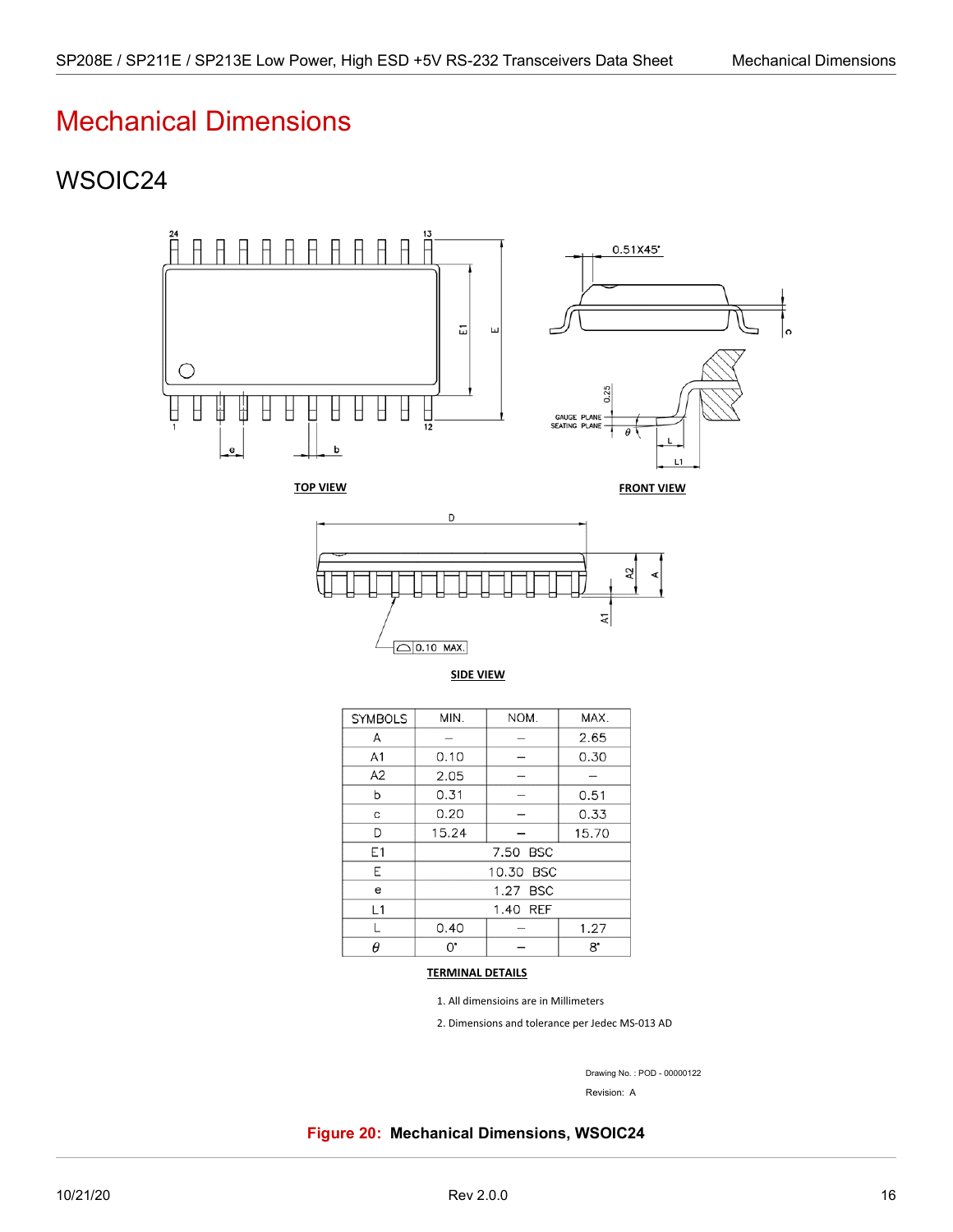## <span id="page-21-1"></span><span id="page-21-0"></span>SSOP28



- ALL DIMENSIONS ARE IN MILLIMETERS, ANGLES ARE IN DEGREES.
- DIMENSIONS AND TOLERANCE PER JEDEC MO-150 AH.

Drawing No.: POD-000000 133

Revision: A

<span id="page-21-2"></span>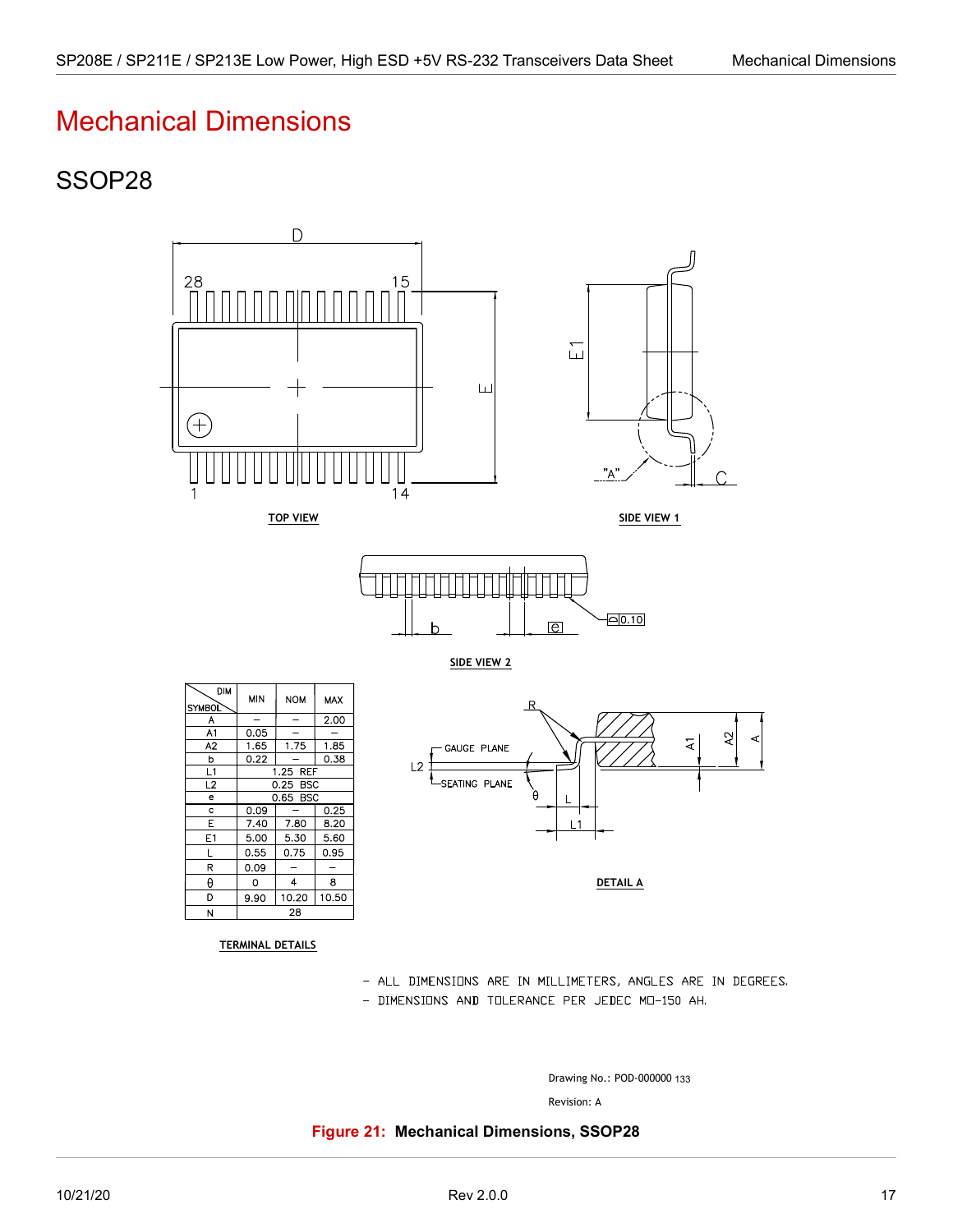## <span id="page-22-0"></span>Recommended Land Pattern and Stencil

### <span id="page-22-1"></span>SSOP28



Drawing No.: POD-000000 133

Revision: A

#### <span id="page-22-2"></span>**Figure 22: Recommended Land Pattern and Stencil, SSOP28**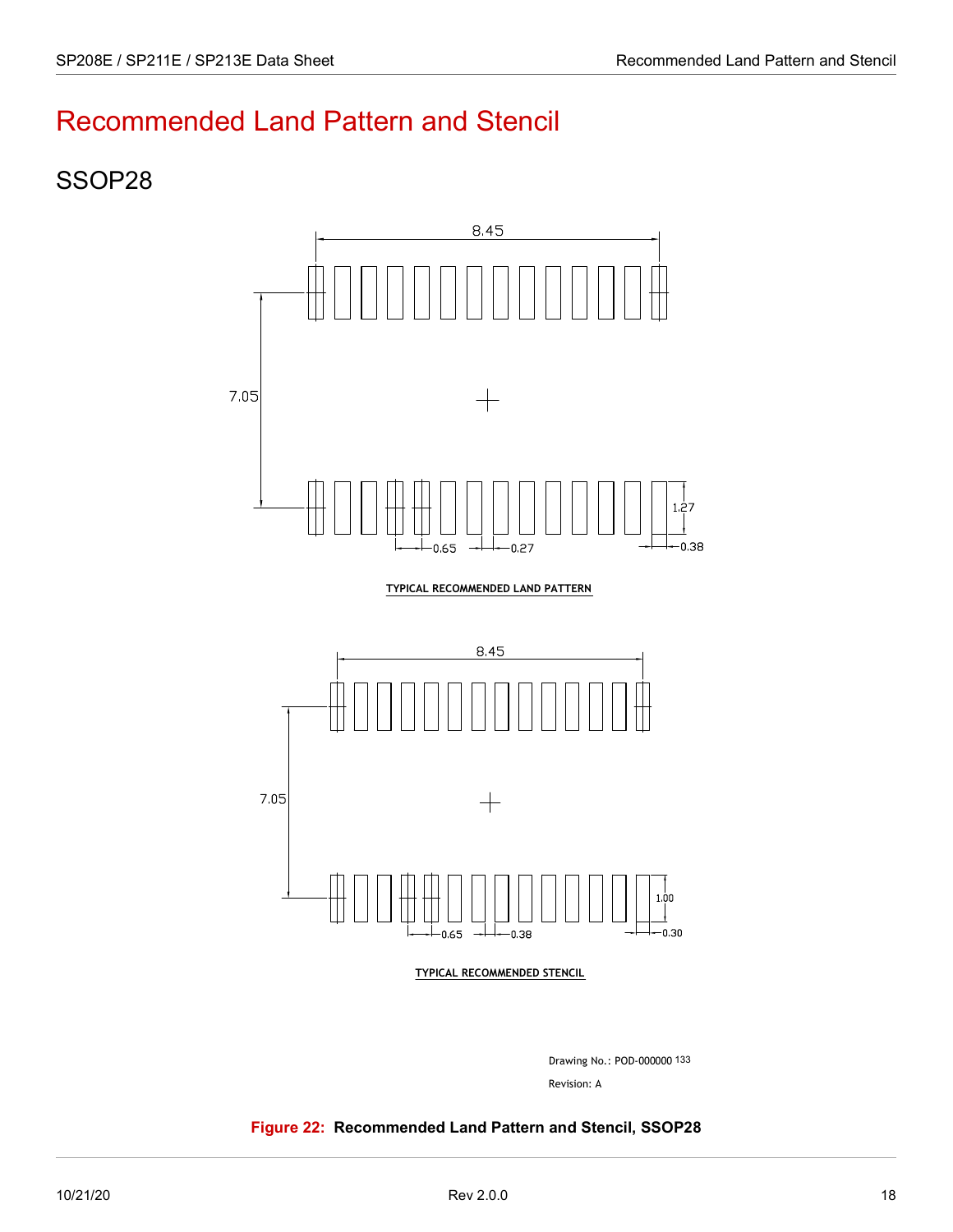## <span id="page-23-1"></span><span id="page-23-0"></span>WSOIC28

Top View





Side View

Front View

| PACKAGE OUTLINE SOIC .300" BODY<br>JEDEC MS-013 VARIATION AE |                                           |                    |            |                                                 |            |            |  |
|--------------------------------------------------------------|-------------------------------------------|--------------------|------------|-------------------------------------------------|------------|------------|--|
| <b>SYMBOLS</b>                                               | COMMON DIMENSIONS IN MM<br>(Control Unit) |                    |            | COMMON DIMENSIONS IN INCHES<br>(Reference Unit) |            |            |  |
|                                                              | MIN                                       | <b>NOM</b>         | <b>MAX</b> | <b>MIN</b>                                      | <b>NOM</b> | <b>MAX</b> |  |
| A                                                            | 2.35                                      |                    | 2.65       | 0.093                                           |            | 0.104      |  |
| A1                                                           | 0.10                                      |                    | 0.30       | 0.004                                           |            | 0.012      |  |
| А2                                                           | 2.05                                      |                    | 2.55       | 0.081                                           |            | 0.100      |  |
| b                                                            | 0.31                                      |                    | 0.51       | 0.012                                           |            | 0.020      |  |
| c                                                            | 0.20                                      |                    | 0.33       | 0.008                                           |            | 0.013      |  |
| E                                                            | 10.30 BSC                                 |                    |            | 0.406 BSC                                       |            |            |  |
| E1                                                           | <b>BSC</b><br>7.50                        |                    |            | 0.295 BSC                                       |            |            |  |
| e                                                            | 1.27 BSC                                  |                    |            | 0.050 BSC                                       |            |            |  |
| h                                                            | 0.25                                      |                    | 0.75       | 0.010                                           |            | 0.030      |  |
| L                                                            | 0.40                                      |                    | 1.27       | 0.016                                           |            | 0.050      |  |
| L1                                                           |                                           | <b>REF</b><br>1.40 |            | 0.055 REF                                       |            |            |  |
| L2                                                           | 0.25 BSC                                  |                    |            |                                                 | 0.010 BSC  |            |  |
| R                                                            | 0.07                                      |                    |            | 0.003                                           |            |            |  |
| R1                                                           | 0.07                                      |                    |            | 0.003                                           |            |            |  |
| $\theta$                                                     | 0.                                        |                    | 8.         | o.                                              |            | 8.         |  |
| $\theta$ 1                                                   | 5.                                        |                    | 15"        | 5.                                              |            | 15"        |  |
| $\theta$ 2                                                   | U.                                        |                    |            | 0.                                              |            | -          |  |
| D                                                            | <b>BSC</b><br>17.90                       |                    |            | 0.705 BSC                                       |            |            |  |
| N                                                            | 28                                        |                    |            |                                                 |            |            |  |

Drawing No: POD-00000106 Revision: B

<span id="page-23-2"></span>**Figure 23: Mechanical Dimensions, WSOIC28**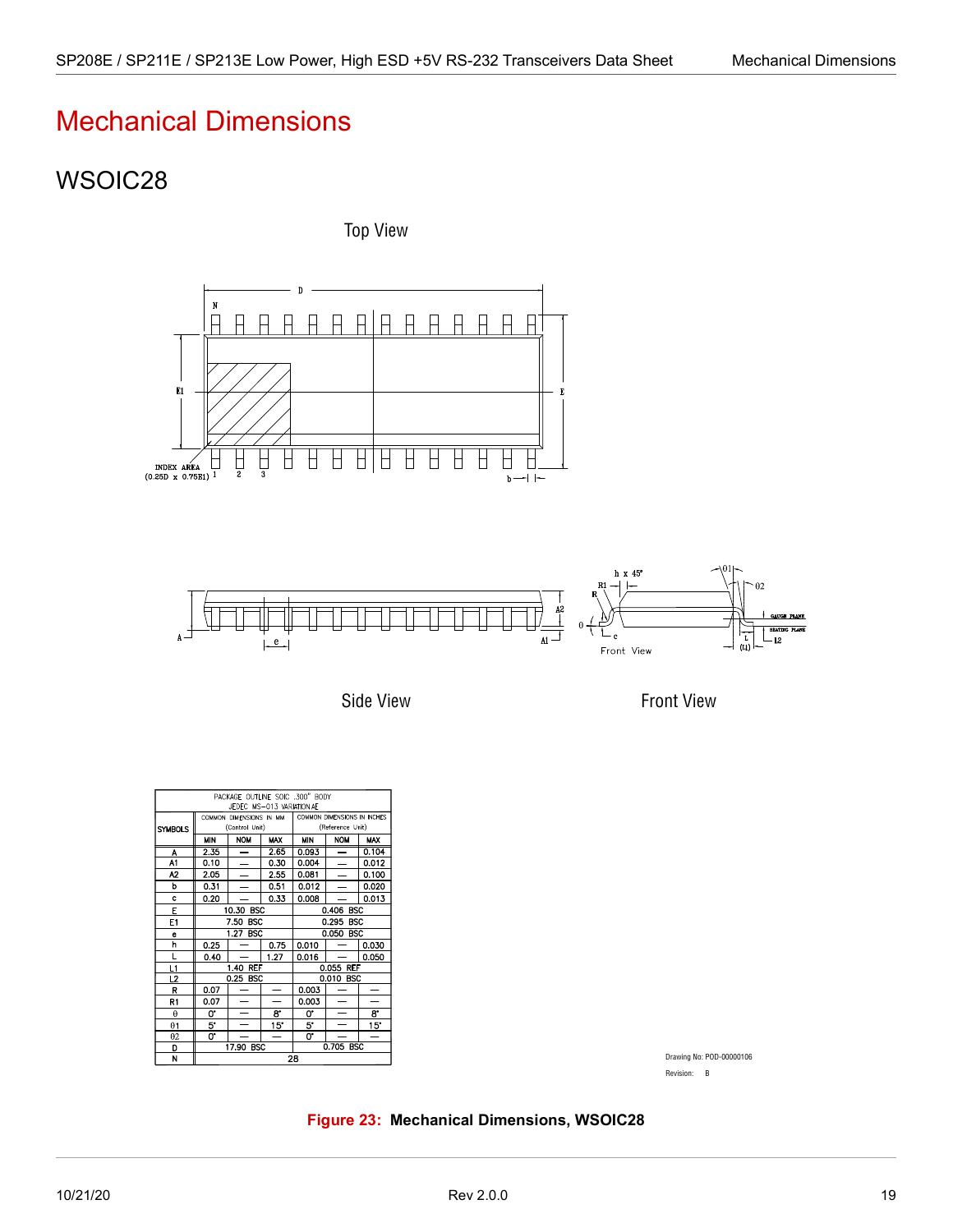# <span id="page-24-1"></span><span id="page-24-0"></span>Ordering Information

### <span id="page-24-2"></span>**Table 7: Ordering Information(1)**

| <b>Ordering Part Number</b> | <b>Drivers</b> | <b>Receivers</b> | <b>Operating Temperature Range</b>  | Package            | Lead-Free <sup>(2)</sup> | <b>Packaging Method</b> |
|-----------------------------|----------------|------------------|-------------------------------------|--------------------|--------------------------|-------------------------|
| <b>SP208E</b>               |                |                  |                                     |                    |                          |                         |
| SP208ECA-L/TR               | 4              | 4                | $0^{\circ}$ C to $70^{\circ}$ C     | SSOP24             | <b>Yes</b>               | Reel                    |
| SP208EEA-L/TR               | 4              | 4                | -40°C to 85°C                       | SSOP24             | Yes                      | Reel                    |
| SP208EET-L/TR               | 4              | 4                | -40 $^{\circ}$ C to 85 $^{\circ}$ C | WSOIC24            | Yes                      | Reel                    |
| <b>SP211E</b>               |                |                  |                                     |                    |                          |                         |
| SP211ECA-L/TR               | 4              | 5                | $0^{\circ}$ C to 70 $^{\circ}$ C    | SSOP28             | <b>Yes</b>               | Reel                    |
| SP211ECT-L/TR               | 4              | 5                | $0^{\circ}$ C to 70 $^{\circ}$ C    | WSOIC28            | <b>Yes</b>               | Reel                    |
| SP211EEA-L/TR               | 4              | 5                | -40 $^{\circ}$ C to 85 $^{\circ}$ C | SSOP28             | Yes                      | Reel                    |
| <b>SP213E</b>               |                |                  |                                     |                    |                          |                         |
| SP213ECA-L/TR               | 4              | $5^{(3)}$        | $0^{\circ}$ C to $70^{\circ}$ C     | SSOP28             | <b>Yes</b>               | Reel                    |
| SP213EEA-L/TR               | 4              | $5^{(3)}$        | -40 $^{\circ}$ C to 85 $^{\circ}$ C | SSOP <sub>28</sub> | Yes                      | Reel                    |

1. Refer to [www.maxlinear.com/SP208E,](http://www.maxlinear.com/SP208E)[www.maxlinear.com/SP211E,](http://www.maxlinear.com/SP211E) and [www.maxlinear.com/SP213E](http://www.maxlinear.com/SP213E) for most up-to-date Ordering Information.

2. Visit[www.maxlinear.com](http://www.maxlinear.com) for additional information on Environmental Rating.

3. With 2 active receivers in shutdown.